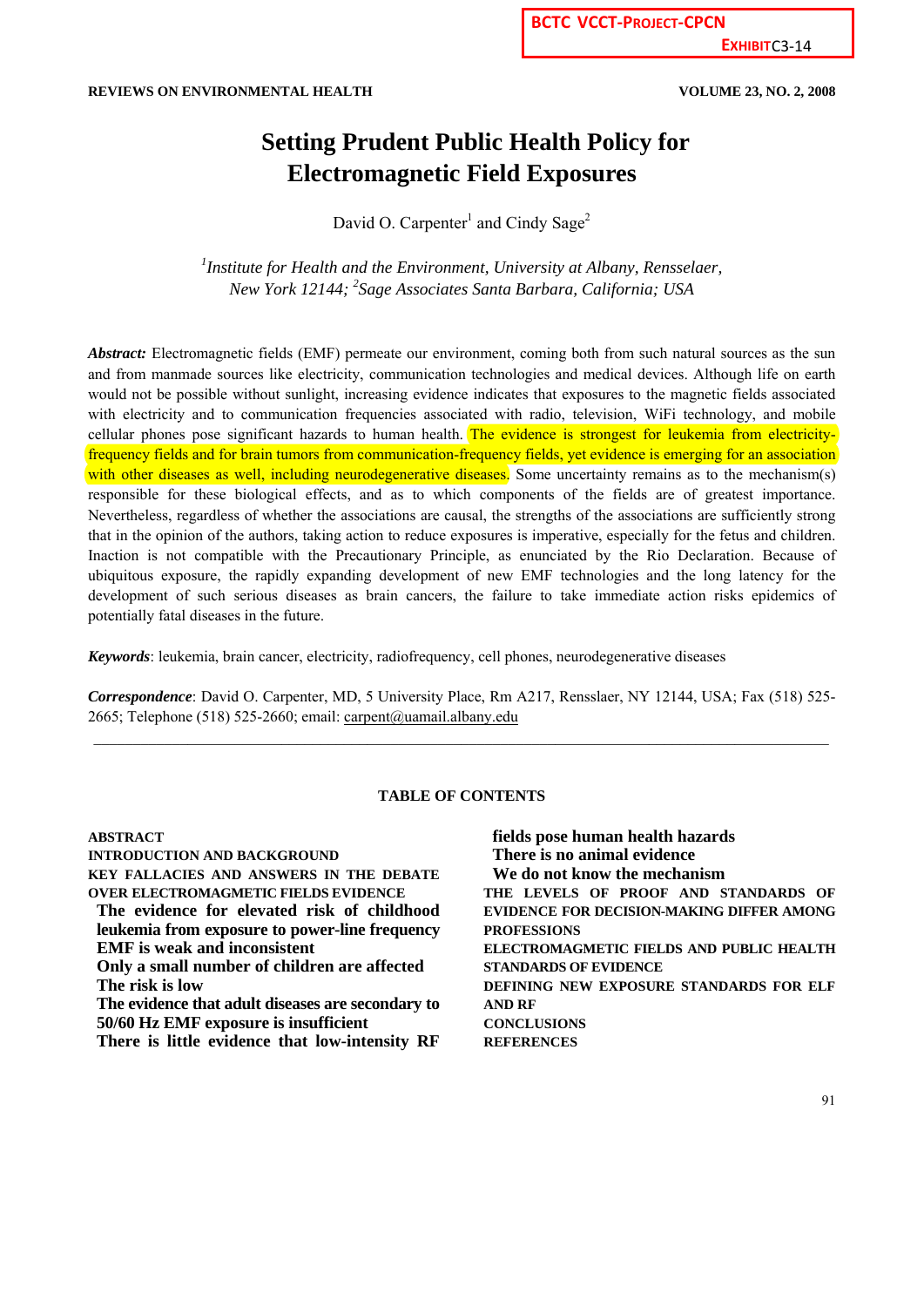#### **INTRODUCTION AND BACKGROUND**

Few issues have been as uncertain and divisive for so long a period as the question of whether exposure to electromagnetic fields (EMF) poses significant health hazards. The question of hazards from power line frequency EMF (50 Hz in much of the world, but 60 Hz in the United States (US), was first raised by the report of Wertheimer and Leeper /1/, who found elevated rates of childhood cancer in homes in Denver, Colorado that had elevated magnetic fields from neighborhood power lines. This initial report, greeted with significant skepticism, has been more-or-less replicated in most /2-4/ but not all /5-6/ succeeding studies. As everyone in the developed world is constantly exposed to electricity-derived EMFs, the question of whether such exposures constitute a significant health hazard is of critical public health relevance.

The concerns, however, go way beyond just those exposures from power line-frequency EMFs. Figure 1 shows the electromagnetic spectrum, which goes from DC fields such as the magnetic field of the earth and the extremely low frequency (ELF) fields characteristic of electric power, to the very high frequency cosmic, gamma and X-ray EMFs, which have sufficient energy to break chemical bonds and are therefore are "ionizing" radiation. What is in between includes ultraviolet radiation, known to have significant adverse health effects /7/, visible light, which is essential for life, and the wide range of communication frequencies that are usually referred to as 'microwaves' or 'radiofrequency' (RF) fields.



**Fig. 1:** The electromagnetic spectrum, showing the relation s between ELF and RF fields, wavelength and frequency, and the ionizing and non-ionizing portions of the spectrum.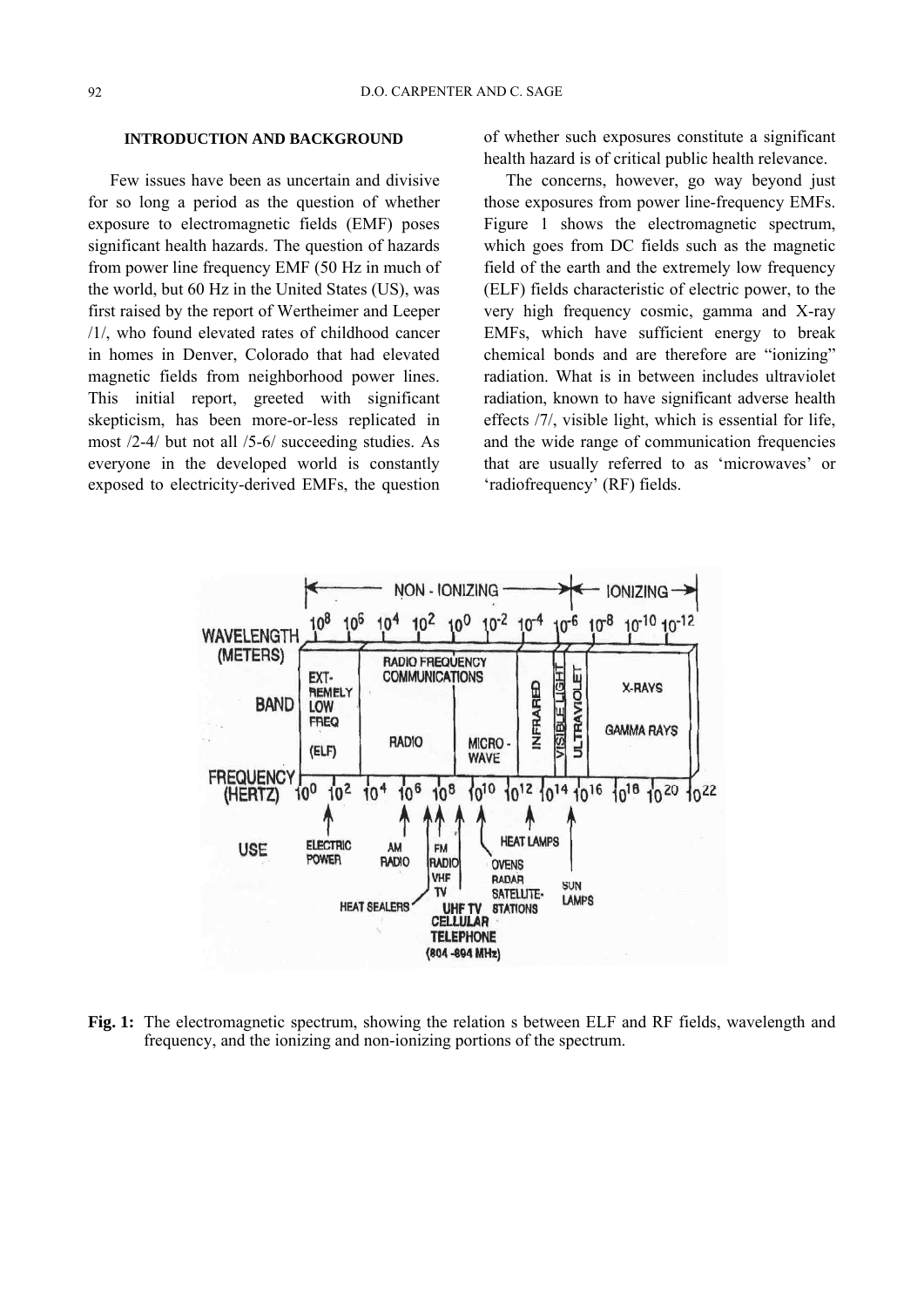Public exposure to RF fields is increasing at a rapid rate. AM and FM radio and television stations broadcast signals that can be received almost everywhere in most countries. Most members of society now have and use cordless phones, cellular phones, and pagers. In addition, most populations are also exposed to antennas in communities designed to transmit wireless RF signals. Some developing countries have even given up running land lines because of the expense and their vulnerability, and because of easy access to cell phones. Long-term and cumulative exposure to such massively increased RF has no precedent in human history. Furthermore, the most pronounced change is for children, many of whom now routinely spend hours each day on the cell phone chatting or sending or receiving text messages. Everyone is exposed to a greater or lesser extent. No one can avoid exposure because even if living on a mountain-top without electricity, exposure to communication-frequency RF is likely. Vulnerable populations (pregnant women, very young children, elderly persons, the poor) are exposed to the same degree as the general population.

The energy within the EMF spectrum increases with the frequency; therefore, on the reasonable assumption that the relative health hazards are proportional to the energy, one would expect comparable RF exposures to be more hazardous than power-line frequency exposures. Although very little scientific investigation has been carried out on the health effects of RF fields until quite recently, the rapid profusion of WiFi (trade name for a high-frequency wireless local area network technology used in home networks, mobile phones, video games, and more), cell-phone towers, and cell-phone use in all segments of the population, including young children, makes it essential that risks to health be considered as technology advances.

This review was triggered by several reports /8- 12/ and actions by governments and courts /13/ that, in the opinion of the authors, unjustifiably imply and/or conclude that EMF exposure does not pose a significant health hazard to humans. These reviews and reports are important because they become the basis for regulatory standards. Each of these reports, however, presents evidence for the existence of human health hazards associated with EMFs, as well as discussions of the limitations in the overall understanding of the basis for such effects. The conservatism of their conclusions, in our view, fails to meet the standards of the European Commission Constitution Principle on Health (Section 3.1) /14/, European Union Treaties Article 174 /15/, the European Environmental Agency /16/, and other international statements on the "precautionary principle" as enunciated by the Rio Declaration of the United Nations /17/. The working definition used in the European Environmental Agency and that has been developed during the debates that followed the 2001 report, is explicit about specifying both uncertainty and ignorance as contexts for applying the principle, and in acknowledging that a case-specific sufficiency of scientific evidence is required to justify public policy action:

"*The Precautionary Principle provides justification for public policy actions in situations of scientific complexity, uncertainty and ignorance, where there may be a need to act in order to avoid, or reduce, potentially serious or irreversible threats to health or the environment, using an appropriate level of scientific evidence, and taking into account the likely pros and cons of action and inaction" /16/.*

We find that current standards in most countries are not protective of human health, and provide our reasoning for this important conclusion along with recommendation for standards that we feel to be appropriate based on current scientific evidence plus a consideration of the need for precaution. The issues surrounding EMF exposure are particularly important because of the exposure encountered by everyone to a greater or lesser extent. More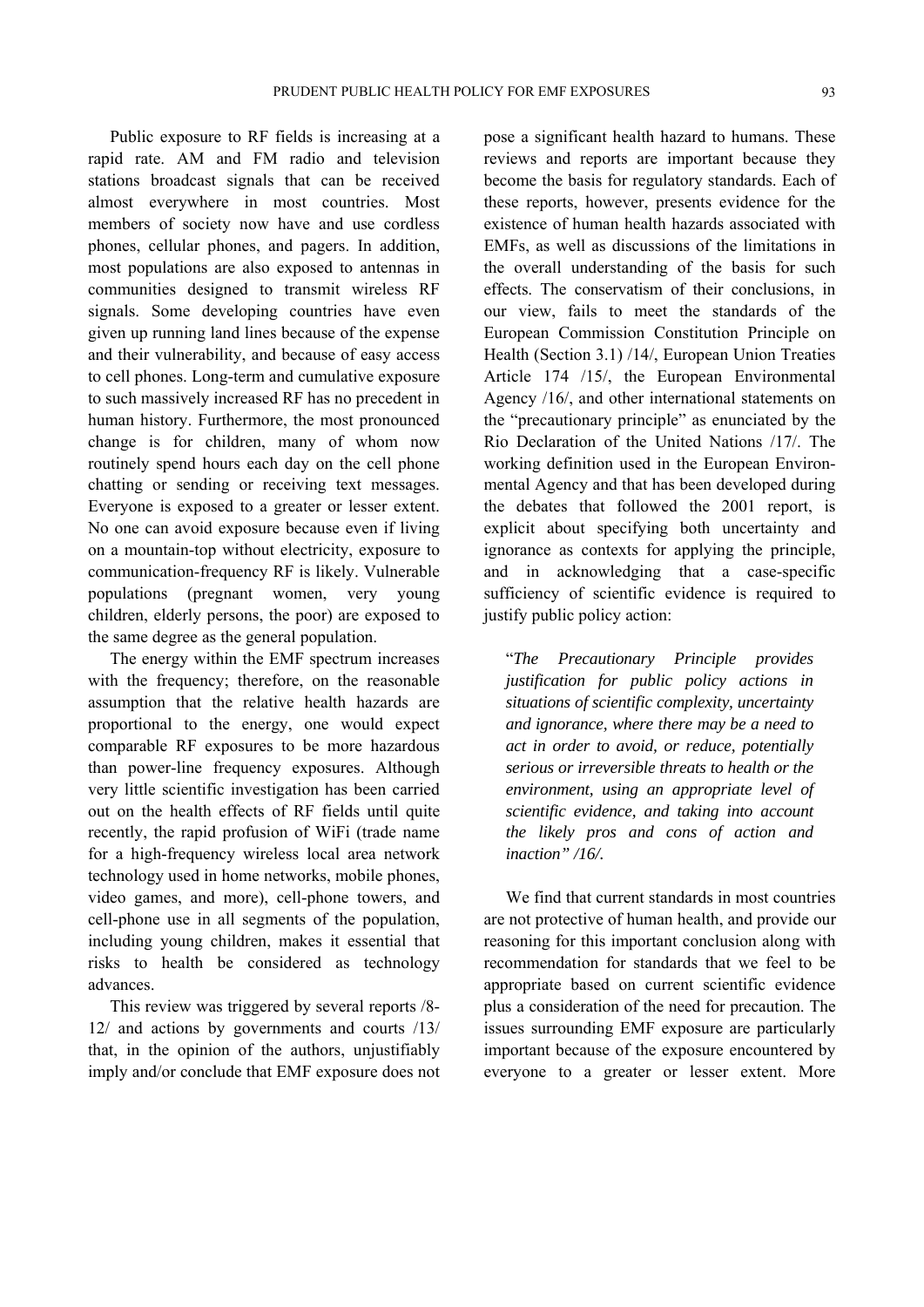difficult is determining the degree of risk when no population is unexposed. Furthermore, the sources of EMF in the environment are such that exposure for any one person varies greatly throughout the day, depending upon where they are at any particular time. Exposure occurs at home from power lines in the street, household wiring, appliances, and wireless devices. Exposure will vary depending upon where one is in the house and what appliances or devices one is using or near. Exposures occur when walking down the street, while going to school or work, and during recreational activities. Each exposure is different in both frequency and intensity. Therefore, determining cumulative exposure over any significant period is exceptionally difficult. For all of these reasons it is likely that most studies, operating within these major limitations, have led to an underestimation of the true risk to human health. Therefore, considering ways in which to evaluate risk and reduce exposure is imperative. Good public health policy requires preventative action proportionate to the potential risk of harm and the public health consequence of taking no action.

## **KEY FALLACIES AND ANSWERS IN THE DEBATE OVER EMF EVIDENCE**

Several arguments (false, in our view) have been presented by those who minimize the strength of the relation between exposure to both 50-60Hz ELF and RF EMFs. These arguments are as follows:

# **"Evidence for elevated risk of childhood leukemia from exposure to power line frequency EMF is weak and inconsistent"**

The evidence reporting a relation between EMF exposure and childhood leukemia is neither weak nor inconsistent. The NRC (1997) report /8/ states,

*"The link between wire-code rating and childhood leukemia is statistically significant* 

*(unlikely to have arisen from chance) and is robust in the sense that eliminating any single study from the groups does to alter the conclusion that the associations exists."* 

In his introduction to the NIEHS EMF-RAPID program (1999) report /10/, Dr. Kenneth Olden, Director of the National Institute of Environmental Health Sciences, characterizes the state-of-the-art by the statement,

*"The strongest evidence for health effects comes from associations observed in human populations with two forms of cancer: childhood leukemia and chronic lymphocytic leukemia in occupationally exposed adults. While the support from individual studies is weak, the epidemiological studies demonstrate, for some methods of measuring exposure, a fairly consistent pattern of a small, increased risk with increasing exposure that is somewhat weaker for chronic lymphocytic leukemia than for childhood leukemia."* 

Both reports then go on to minimize the observed relations based on the absence of knowledge about mechanisms explaining such relations. This is more directly stated in the 2007 WHO report /12/,

*"Resolving the conflict between epidemiological data (which show an association between ELF magnetic field exposure and an increased risk of childhood leukemia) and experimental and mechanistic data (which do not support this association) is the highest research priority in this field."* 

Leaving aside the issue of mechanisms, which will be discussed later, it becomes apparent that all three reports have accepted the demonstration of a statistically significant relation between exposure to elevated magnetic power line fields and child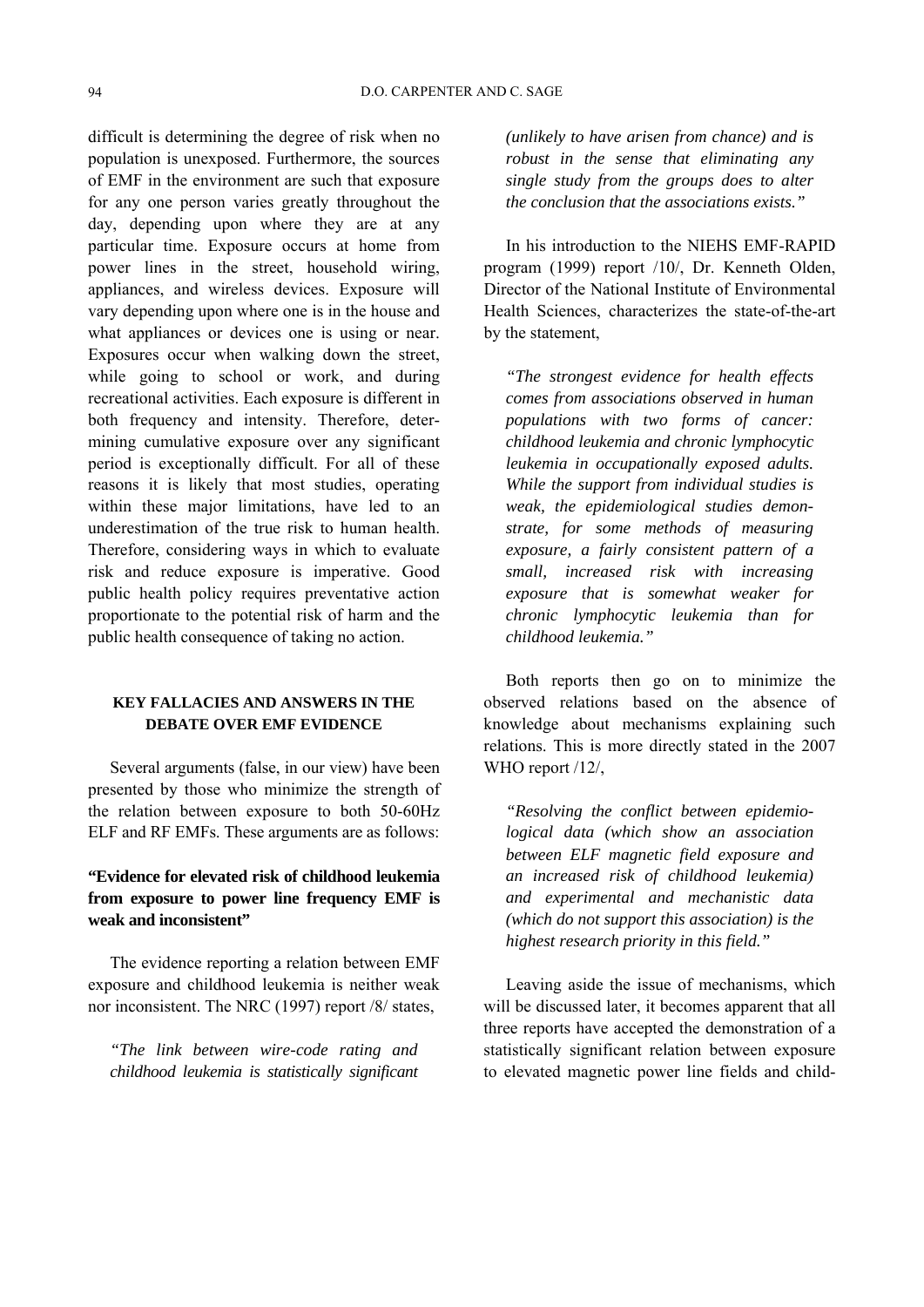hood leukemia. This conclusion is supported by at least three meta-analyses of the relation between childhood leukemia and EMFs. Wartenberg /18/ reported on 16 epidemiologic studies, considering reports using the Wertheimer and Leeper /1/ wire codes as well as measured fields, and concluded that "*the observed results identify a consistent risk that cannot be explained by random variations*" Two more recent meta-analyses have been published. Greenland et al. /19/ reported a significantly elevated risk of 1.68 [95% Confidence Interval  $(CI) = 1.23-2.31$ ] based on pooled results from 12 studies, using a time-weighted average of exposure greater than  $3 \text{ mG}$  (0.3  $\mu$ T). Ahlbom et al. /20/ reported on nine studies, and found a elevated risk of 2.0  $(95\% \text{ CI} = 1.27-3.13)$  for exposures equal or greater than  $4 \text{ mG}$  (0.4  $\text{ uT}$ ) as compared with less than  $1 \text{ mG}$  (0.1  $\mu$ T).

These reports are important in that they show consistency of a clearly elevated risk of leukemia in children having EMF exposure from power-line fields in homes. These meta-analyses lead to the conclusion reflected in the WHO report that an association exists between childhood leukemia and exposure to elevated magnetic fields in homes.

In addition, several recent studies add to the conclusion that the exposure-leukemia relation is strong. Draper et al /6/ studied rates of leukemia in children in relation to proximity of their home to high-voltage power lines. The investigators found a dose-dependent relation, with relative risk being 1.69 (95% CI = 1.13-2.53) when comparing rates in children living within 200 m to those living  $> 600$  m from the line, and the relative risk being 1.23 (95% CI = 1.02-1.49) for children living 200-600 m as compared with  $> 600$  m. A significant  $(P < .01)$  trend was found in relation to closeness to the power line. In children with Down's Syndrome, Mejia-Arangure et al. /21/ found an OR of 3.7 (95% CI =  $1.05 - 13.1$ ) between spot measurements of magnetic fields greater than or equal to 6 mG (0.6 μT) and leukemia. Foliart et al. /22/ examined the relation between magnetic field exposure and the survival of children with acute

lymphoblastic leukemia in the US and found a hazard ratio of 4.5 (95% CI = 1.5-13.8) for children exposed to greater than 3 mG (0.3 μT) as compared with those having exposure to less than 1 mG (0.1  $\mu$ T). Svendsen et al. /23/ performed a similar study of German children with leukemia, and reported a hazard ratio of 2.6 (95% CI =  $1.3$ -5.2) for the survival of children with acute lymphoblastic leukemia (ALL) exposed to 2 mG  $(0.2 \mu T)$  during recovery as compared with those exposed to less than 1 mG (0.1  $\mu$ T).

Lowenthal et al. /24/ looked at adult lymphoproliferative and myeloproliferative diseases in relation to childhood residence within 300 m of a high-voltage power line during the first 15 years of life and found an OR of 3.23 (95% CI =  $1.26$ -8.29). For those who lived within 300 m of a power line in the first 5 years of life, the increased risk was 4.74 (95% CI = 0.98-22.9), providing support for the hypothesis that younger children are more at risk, and that the resultant disease may occur many years later during adulthood. Infante-Rivard and Deadman /25/ showed that maternal exposure during pregnancy increased the risk of children 0-9 years of age developing leukemia (OR  $= 2.5, 95\% \text{ CI} = 1.2 - 3.0, \text{ for children of mothers in}$ the highest 10% of exposure).

The observations of Lowenthal et al. /24/ and Infante-Rivard and Deadman /25/ are very important in that they demonstrate clearly that the fetus and young children are at greater risk than are adults, and that early life exposure may result in cancer many years later. This finding is consistent with a large body of information showing that the fetus and young child are more vulnerable than older persons are to chemicals /26/ and ionizing radiation /27/. This susceptibility may be why the evidence for the relation between magnetic field exposure and leukemia in children is stronger than that for adults. These considerations have led the US Environmental Protection Agency to propose a 10-fold risk adjustment for the first 2 years of life, and a 3-fold adjustment for years 3 to 5 /27/. Even these adjustments do not deal with fetal risk, which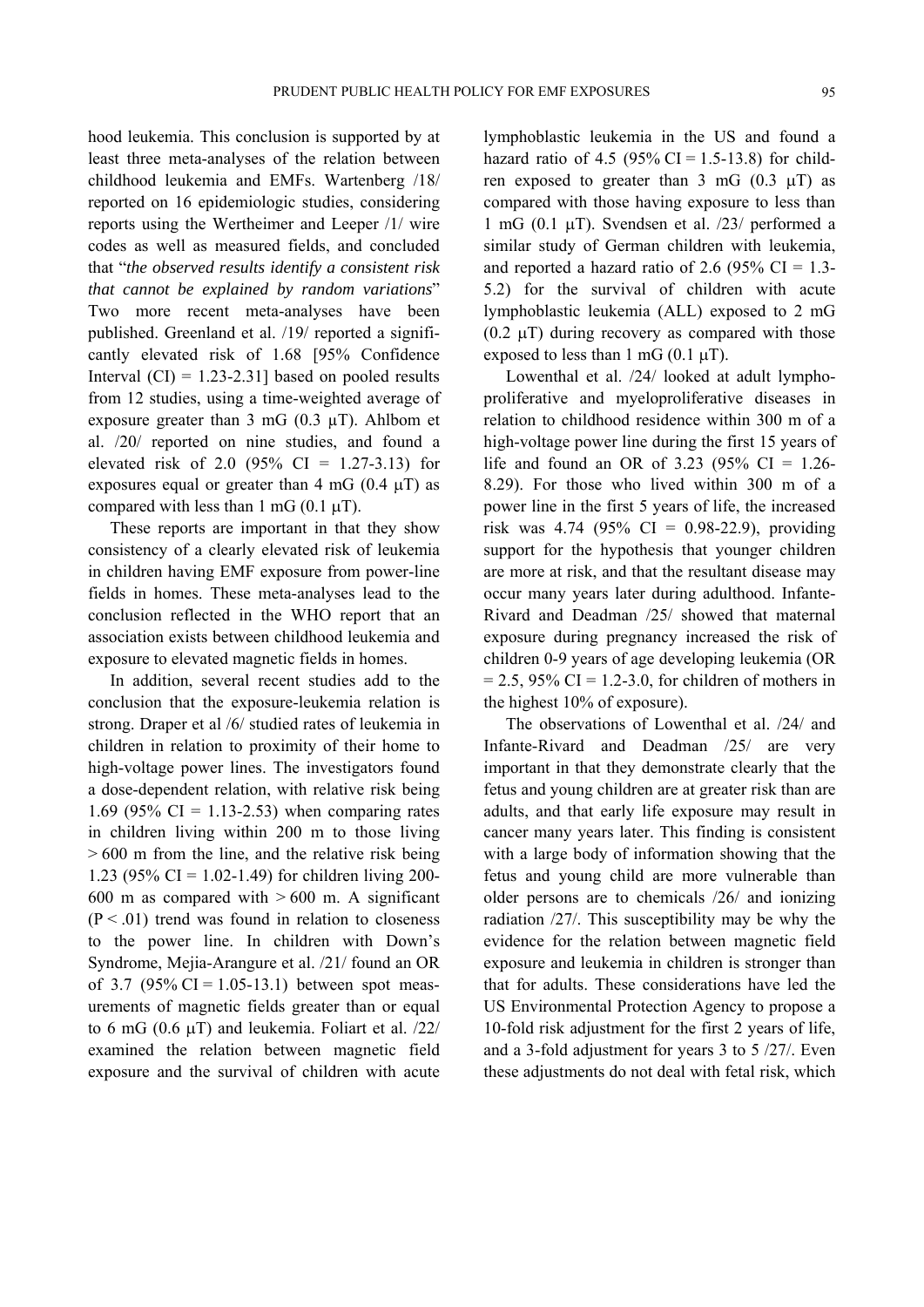is likely to be significantly greater because during this period of life, rapid organ development occurs.

In conclusion, the evidence for a relation between childhood exposures to magnetic fields, whether determined from residential wire codes or measured magnetic fields, and elevated rates of leukemia is consistent. Although the reported odds ratios are not particularly high, the limitations in the exposure assessment (consideration of only residential exposure from external power lines) are such that one would expect considerable underestimations of the actual risk.

### **"Only a small number of children are affected"**

This argument is not correct because we do not know precisely how many children are affected with leukemia resulting from of EMF exposure. In 1988, Carpenter and Ahlbom /28/ attempted to answer this question based on the results of the New York State Powerlines Project and the results of the study of Savitz et al. /2/, concluding that if the magnetic fields homes in the US were similar to those in Denver, Colorado (where both the Wertheimer and Leeper /1/ and Savitz et al. /2/ studies were done), fully 10% to 15% of US childhood leukemia (about 1,000 cases) could be associated with residential magnetic field exposure from external power lines. The researchers then suggested that exposure to magnetic fields from non-residential sources (particularly appliances) must be at least equal in magnitude and that if so, then these two sources of exposure would account for 20% to 30% of all childhood leukemias. Other estimates are even higher /29/.

In the meta-analyses mentioned above, however, Greenland et al. /19/ calculated the attributable fraction of cases of childhood leukemia from residential magnetic field exposure in the US to be 3%. Kheifets et al. /30/ attempted to calculate the attributable fraction of worldwide childhood leukemia due to EMFs based on the meta-analyses of Ahlbom et al. /20/ and Greenland et al. /19/. The authors concluded that the attributable fraction of leukemia was between  $\leq 1\%$  to 4%. The recent WHO Environmental Health Criteria ELF Monograph #238 /12/ states,

*"(A)ssuming that the association is causal, the number of cases of childhood leukaemia worldwide that might be attributable to exposure can be estimated to range from 100 to 2,400 cases per year. However this represents 0.2 to 4.9% of the total annual incidence of leukaemia cases, estimated to be 49,000 worldwide in 2000. Thus, in a global context, the impact on public health, if any, would be limited and uncertain."* 

We strongly disagree with the overall conclusion that these calculations indicate that the fraction of childhood leukemia attributable to EMFs is so small that it lacks serious public health implications. There are several reasons why the WHO ELF Environmental Health Criteria Monograph /12/ conclusions (as well as those of the earlier reports) are not justified. These studies all considered either only measured magnetic fields in homes or wire codes from power lines, ignoring exposure from appliances, wireless devices, and all exposures outside of the home. Thus, these metrics do not come close to accounting for any individual's cumulative exposure to EMFs. If residential magnetic fields cause cancer, then those from other sources will add to the risk, but only the Carpenter and Ahlbom /28/ analysis considered this factor. The failure to measure total EMF exposure would tend to obscure the relation and lead to significant underestimations of the true relation between exposure and disease.

A few reports have looked at childhood cancer specifically and solely in relation to appliance use. Savitz et al. /31/ reported weak associations between childhood leukemia and the use of both prenatal and postnatal electric blankets. Hatch et al. /32/ found statistically significant elevations in ALL in children whose mothers reported using an electric blanket or mattress pad during pregnancy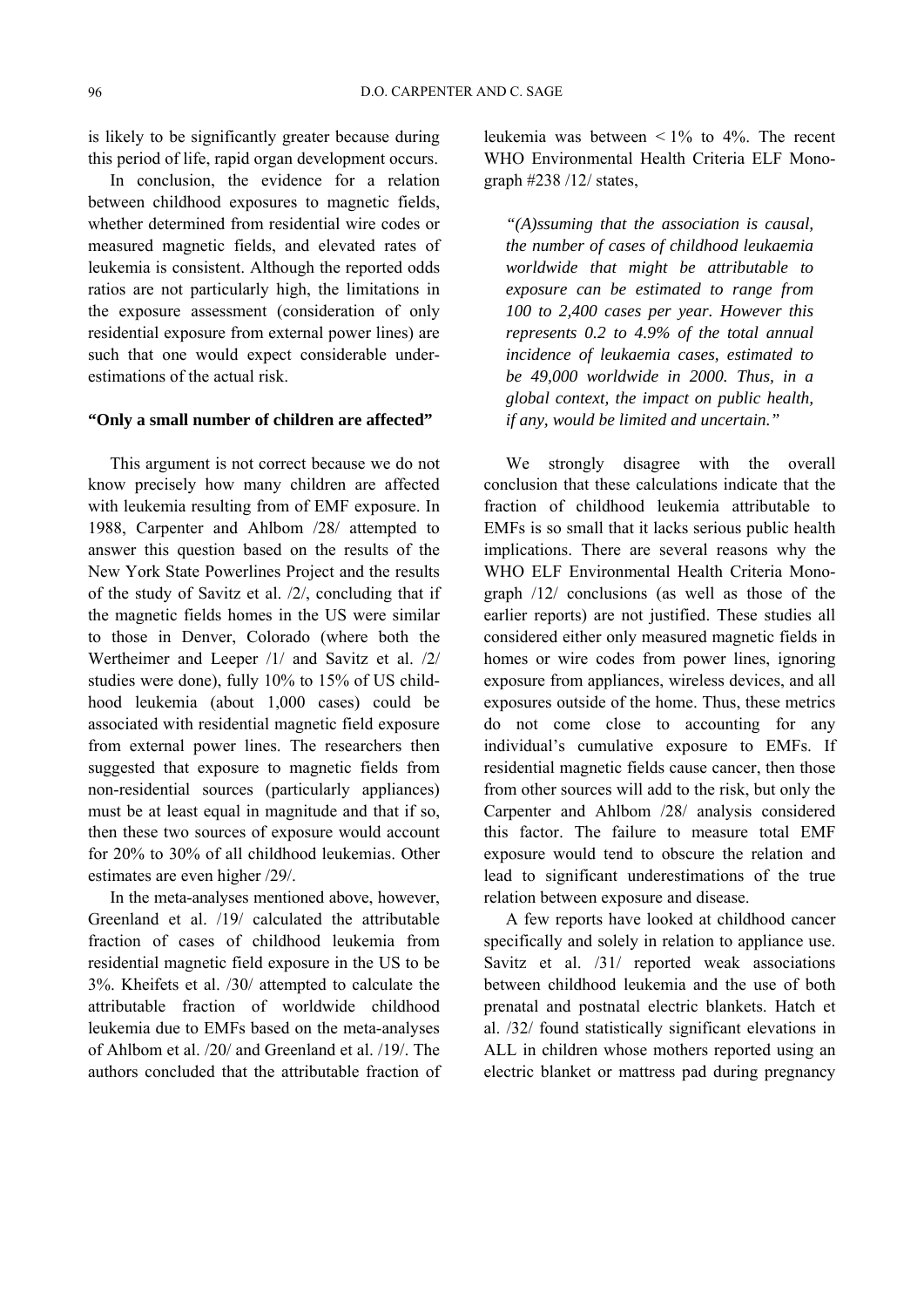$(OR = 1.59, 95\% \text{ CI} = 1.11 - 2.29)$ . Children's use of electric blankets or mattress pads also showed a significant elevation in risk of ALL (OR =  $2.75$ , 95% CI =  $1.52 - 4.98$ ). These reports clearly support the proposition that appliance use must be incorporated into the measurements of total exposure. None of the studies done to date has dealt with exposures at day care centers or schools, or at other places outside of the home where children spend time. Yet all such places are important in the consideration of cumulative exposure and risk.

Although the evidence for a relation between exposure and childhood leukemia may be considered to be definitive at exposure levels of 3 or 4 mG or higher; evidence from some (but not all) of the other studies indicates an elevated risk at levels not greater than 2 mG /2,33/. No evidence has been reported that exposures at lower levels are 'safe', as persons with such exposures usually serve as the 'control' group. Therefore, this WHO statement fails to acknowledge the true magnitude of the problem, even when considering only childhood leukemia. The global attributable risk of childhood leukemia resulting from exposure to EMFs must be significantly greater than that calculated from consideration of only residential 50/60 Hz magnetic fields in studies having no unexposed control.

### **"The risk is low"**

This argument is incorrect because at present, determining the magnitude of the risk is not possible. Clearly as far as EMFs are concerned, no unexposed population exists. Therefore, one can only compare groups having different levels of exposure. We can perhaps say with confidence that the elevated risk of leukemia from residential exposure of children to magnetic fields is 'low' (meaning ORs in the range of 2-4), but this does not consider the child's exposure to appliances, exposure in automobiles and at daycare or school, exposures in playgrounds, and at all the other

places that a child spends time. Even if the risk to one individual is low, the societal impact when everyone is exposed may be very significant.

In addition, the exposure assessment is grossly inadequate, even in the best of studies. Most reports deal only with either characterization of the fields within residences or with job titles in occupational settings. Some studies attempt to quantify other sources of exposure, such as the frequency of cell-phone usage or the use of other appliances, but these studies almost always do not consider residential exposure from power lines or living, working, or going to school in a WiFi building. In no investigation has it been possible to follow the exposures of a large number of people over a number of years with an accurate monitoring of total exposure to EMFs. Such a task would of course be almost impossible to do for the very good reason that as a person moves through his or her environment, the exposures vary from place to place and from moment to moment. To truly and objectively determine the risk of exposure to EMFs, however, considering residential, occupational (or school) and recreational exposures to the full range of the electromagnetic spectrum, including appliances and wireless devices is essential. This coverage has not been accomplished in any study, and without such information, determining the overall magnitude of the risk is not possible. What is possible, indeed likely, is that upon consideration of both childhood and adult diseases that the risk is not low.

### **"Evidence that adult to 50/60 Hz EMF exposure is insufficient"**

The level of evidence definitively proving an association between exposure to EMFs and adult cancer is less strong than the relation with childhood leukemia. Multiple studies, however, show statistically significant relations between occupational exposure and leukemia in adults despite major limitations in exposure assessment. Significant elevations in the rates of leukemia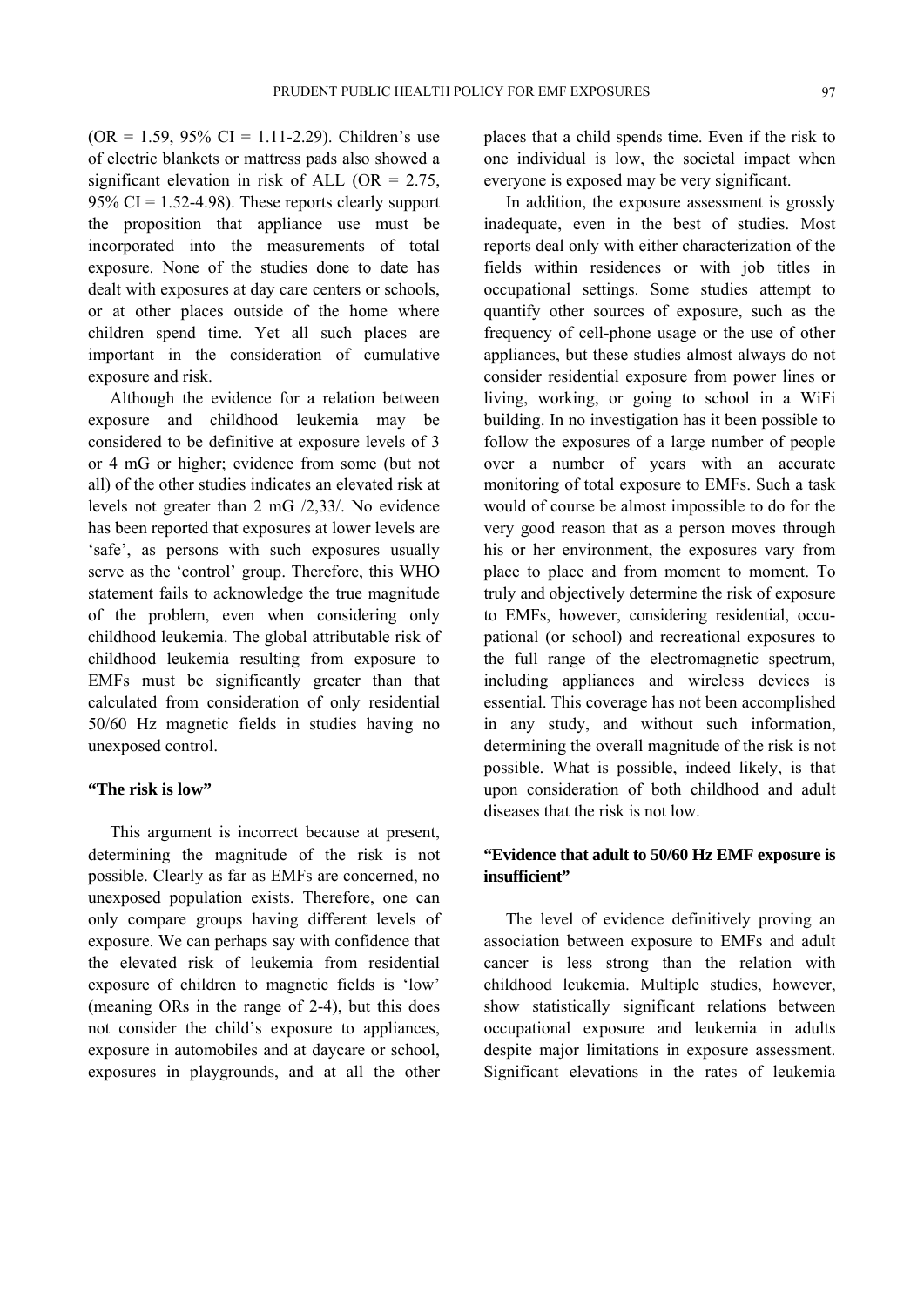following occupational exposure to elevated EMF have been reported in review articles /34/ and in a meta-analysis /35/. Kheifets et al. /35/ report an OR of 1.18 (95% CI = 1.12-1.124) for all leukemias based on data from 38 studies, with significant elevations for both acute myelogenous (AML) and chronic lymphocytic (CLL), but with nonsignificant elevations in acute lymphocytic (ALL) and chronic myelogenous (CML) leukemia. Although the reported ORs are somewhat lower than those in most childhood studies, this difference may be not remarkable given the greater variety of settings in which most adults spend time with all of accompanying difficulties in evaluating total exposures. Most important, the strongest evidence for a cancer is that the same cancer (leukemia) is significantly elevated in children. Yet, considering only occupational exposure without attention to residential and recreational exposures is certain to lead to inadequate exposure assessment.

Some recent studies report similar elevations, whereas others do not. Savitz and Loomis /36/ did not find any elevation in risk of leukemia in a study of 138,905 electric utility workers. Minder and Pfluger /37/ report elevated leukemia mortality among Swiss railway employees exposed to magnetic fields  $(OR = 2.4, 95\% \text{ CI} = 1.0-6.1)$ , whereas Harrington et al. /38/ reported no elevated rates of leukemia among UK electricity generation and transmission workers when compared with the rest of the UK population. The failure to find a relation could of course reflect the healthy-worker effect. In a 1997 review, Miller et al. /39/ reported that of 124 studies reporting odds ratios for leukemia in relation to occupations associated with electricity, 41 showed a significant elevation, and 4 showed a dose-response relation. The studies concluded that there is a reasonable relation with occupational exposure, but that occupational EMF exposure alone cannot account for the majority of leukemia cases among working men.

Feychting et al. /40/ conducted an investigation of adult leukemia in relation to exposure to magnetic fields with consideration of combined residential and occupational exposures. The investigators found no relation between residential exposure alone with either total leukemias or any of three specific types of leukemia, and only a nonsignificant elevation of risk of leukemia with occupational exposure alone. Nevertheless, when both residential and occupational exposures were considered, the authors reported a significant elevation of risk of all leukemias with an  $OR = 3.7$  $(95\% \text{ CI} = 1.5\n-9.4)$ , and significant elevations in both AML and CML, but a non-significant elevation in CLL. This study convincingly demonstrates the importance of considering exposures in multiple settings, especially both residential and occupational.

In adults, some evidence has been found for a relation between magnetic field exposure and other kinds of cancer, which is strongest for brain cancer. Kheifets et al. /41/ performed a metaanalysis of 29 reports of brain cancer and EMFs and found an OR = 1.21 (95% CI = 1.11-1.33) for all electrical workers. The authors found significant elevations for electrical engineers, welders, and power station workers. Rodvall et al. /42/ investigated glioma and meningioma in central Sweden in relation to job title, and reported only non-significant elevations of both neoplasms in relation to measured magnetic fields. Villeneuve et al. /43/ also reported only non-significant elevations in rates of all brain cancers in relation to residential exposure to magnetic fields, but found a highly significant relation among men diagnosed with glioblastoma multiforme (OR =  $5.36$ ,  $95\%$  CI = 1.16-24.78).

The evidence for a relation between EMF exposure and breast cancer is relatively strong in men /44/, and some /45-46/ but by no means all /47-49/ studies show female breast cancer also to be significantly elevated with increased exposure. Peplonska et al. /50/ recently found increased risk of breast cancer in women occupationally exposed to elevated magnetic fields. Less evidence has been published on other cancers, but Charles et al. /51/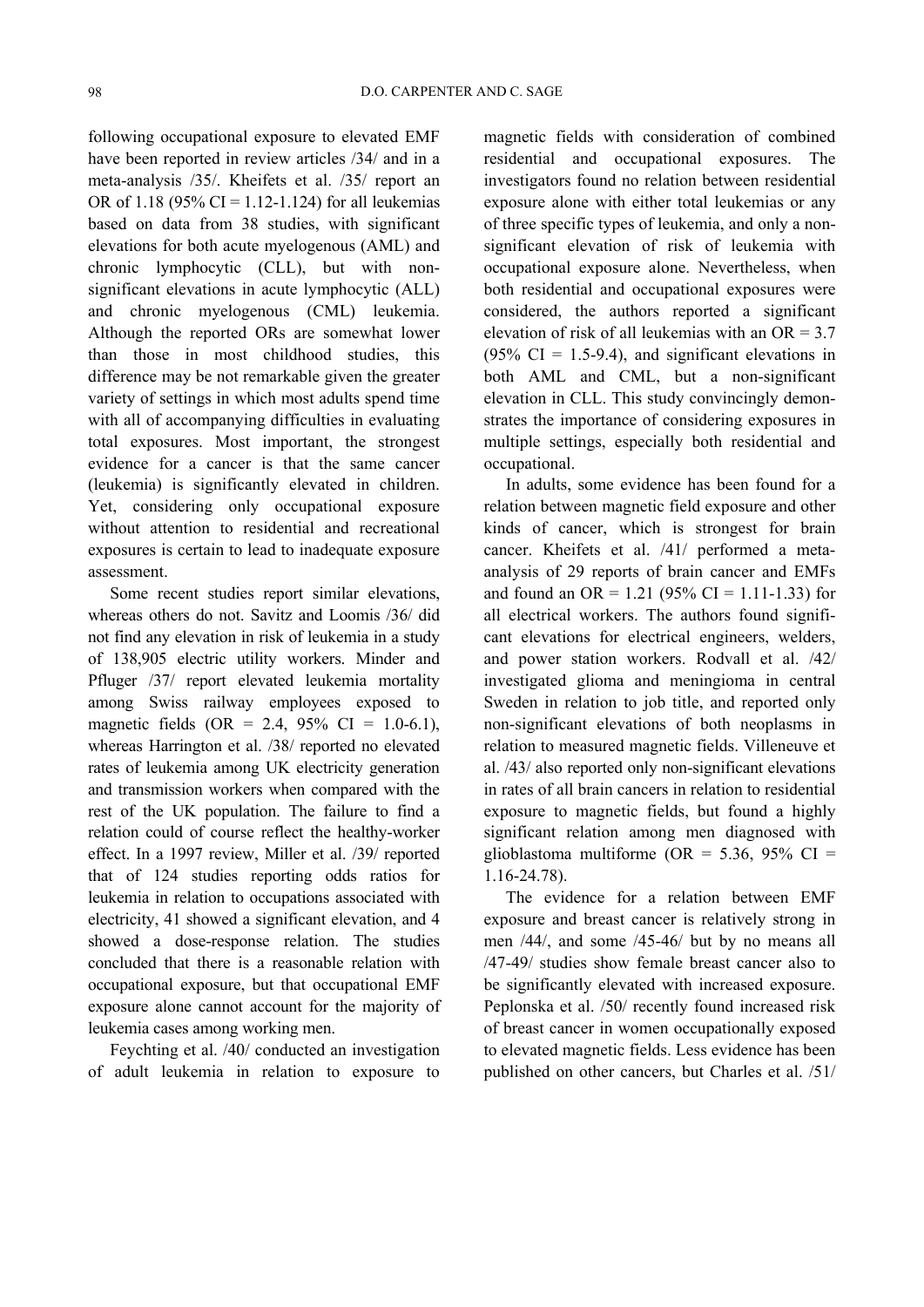reported that workers in the highest 10% category for EMF exposure were twice as likely to die of prostate cancer as those exposed at lower levels  $(OR = 2.02, 95\% \text{ CI} = 1.34-3.04)$ . Villeneuve et al. /52/ report statistically significant elevations of non-Hodgkin's lymphoma in electric utility workers in relation to EMF exposure, whereas Tynes et al. /53/ report elevated rates of malignant melanoma in persons living near to high voltage power lines. Although these observations need replication, they suggest a possible relation between exposure and cancer beyond leukemia and brain cancer in adults.

The evidence for an association between ELF-EMF exposure and the neurodegenerative diseases Alzheimer's and amyotrophic lateral sclerosis (ALS) is strong. For Alzheimer's disease, Qio et al.  $/54/$  found ORs of 2.3 (95% CI = 1.0-5.1), Feychting et al. /55/ reported ORs of 2.3 (95% CI  $= 1.6 - 3.3$ ), and Hakansson et al.  $/56/$  found ORs of 4.0 (95% CI = 1.4-11.7). For ALS, Savitz et al. /57/ reported ORs of 3.1 (95% CI = 1.0-9.8) and Hakansson et al. /56/ found an OR of 2.2 (95% CI  $= 1.0 - 4.7$ ). Roosli et al.  $/58/$  looked at neurodegenerative diseases among Swiss railway employees and reported an elevated risk for train drivers as compared with a risk of  $3.15$  (95% CI = 0.90-11.04) for Alzheimer's disease in station masters. For every 10  $\mu$ T years of cumulative exposure the authors found Alzheimer's disease risk to increase by  $9.4\%$  ( $95\%$  CI = 2.7-16.4). No elevated risk was found for Parkinson's disease or multiple sclerosis. Garcia et al. /59/ reported a meta-analysis of EMF exposure and Alzheimer's disease. From 14 different studies they found an OR of 2.03 (95% CI =  $1.38-3.00$  for case-control studies, and  $1.62$  (95% CI = 1.16-2.80) for cohort studies. These reports show a consistent pattern of elevated risk that cannot be ignored.

In total, the scientific evidence for adult disease, especially leukemia, brain cancer, Alzheimer's disease and ALS, associated with ELF-EMF exposure is sufficiently strong that preventive steps are not only appropriate but also called for. This conclusion is despite all the difficulties with exposure assessment. Although many possible sources of false-positive results can be found in epidemiologic studies, even more possible reasons exist for false-negative results, depending on the sample size, exposure assessment, and a variety of other confounders. Discounting the positive studies just because not every investigation shows a positive result is inappropriate. Although further research is needed with better exposure assessment and control of confounders, the evidence for a relation between ELF-EMF exposure and adult cancers/neurodegenerative diseases is sufficiently strong at present to merit preventive actions to reduce EMF exposure.

## **"There is little evidence that low-intensity RF fields pose human health hazards"**

The thermal effects of radiofrequency radiation, including microwaves, have been studied for many years (see review by Elder /60/), and are well known to cause serious harm if exposures result in tissue heating. The important question, however, is whether adverse health effects occur at RF intensities that do not cause heating. Present international standards for exposure to RF fields are based on limited information and the questionable assumption that there are no nonthermal hazardous effects of RF radiation. That non-thermal effects occur in biological systems is clear, but the degree to which these constitute a hazard is less clear /61/.

Current thermally based RF standards are designed only to protect against acute (not chronic) exposures and protect only against thermal damage based on a six-foot man model. Because size and shape are important determinants of RF exposure, the existing public safety standards are deficient in providing protection to children and smaller adults.

The literature for health hazards from RF fields is not as extensive as that for power lines frequencies. Yet, a large body of evidence reports elevations in cancer in relation to exposure.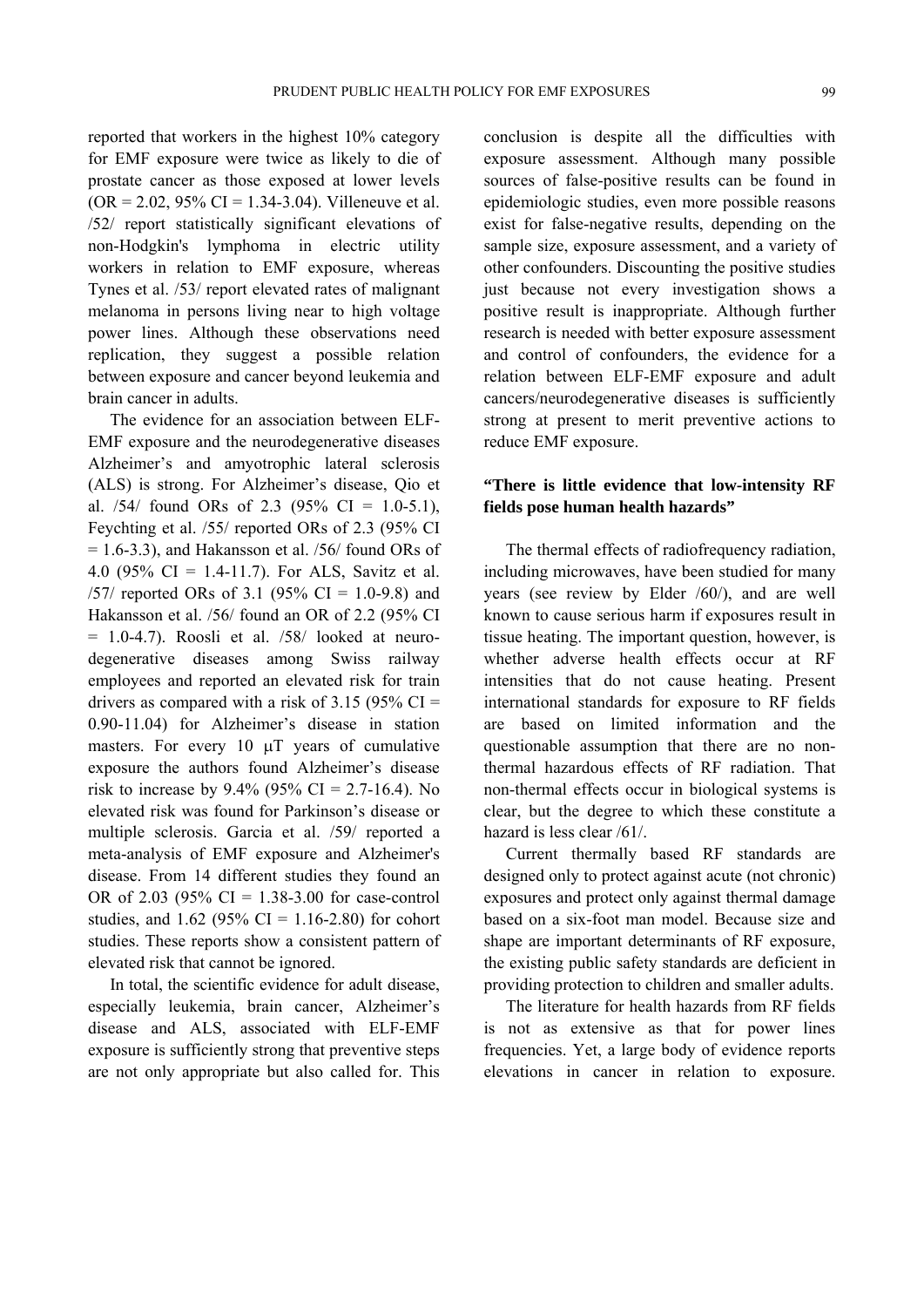Szmigielski /62/ investigated cancer morbidity in Polish military personnel and found that persons occupationally exposed to RF/microwave radiation had a greater than two-fold risk of any cancer than unexposed personnel. The relations were strongest for hematopoetic cancers, which were elevated between 5.8 and 13.9 fold. Grayson /63/ reported a significant 1.39-fold elevation  $(95\% \text{ CI} = 1.01$ -1.90) in brain tumors in US Air Force personnel exposed to RF radiation.

Several studies have reported elevated risk of leukemia resulting from exposure to RF fields from AM and FM radio communication frequencies. Dolk et al. /64/ reported a 1.3-fold elevation in leukemia among individuals living near an FM radio transmitter in England. Michelozzi et al. /65/ found a significant dose-dependent elevation in adult and childhood leukemia among residents living near to a high-powered radio station in Rome. Park et al. /66/ investigated cancer rates in Korea in individuals living near AM radio broadcasting towers, and found significant elevations in leukemia, especially in the young (standardized mortality ratio (MMR) = 2.29, 95% CI 1.05-5.98 for 0-14 years and MMR = 2.44, 95% CI = 1.07-5.24 for 15-29 years).

Ha et al. /67/ reported on an expanded cohort of 1,928 Korean children with leukemia, 956 children with brain cancer, and 3,082 age-matched controls with respiratory illnesses. The investigators found a significant elevation in risk of leukemia for children residing within 2 km of the nearest AM radio transmitter as compared with those residing more than 20 km away (OR = 2.15, 95% CI = 1.00-4.67), but no significant relation with brain cancer. This study is consistent with the hypothesis that radiofrequency EMFs increase risks of the same diseases reported for 50/60 Hz EMFs. Because radiofrequency EMFs have higher energy than do power line frequencies, one might expect that radiofrequency EMFs would be even more likely to cause disease.

Evidence is rapidly mounting that brain tumor risk is elevated with long-term cell-phone use.

Hardell et al. /68/ first reported that on multivariate analysis, the OR for ipsilateral temporal, occipital, or temporoparietal lobe brain tumors was 2.62  $(95\% \text{ CI} = 1.02 - 6.71)$ , whereas no elevation in risk was found for the contralateral brain ( $OR = 0.97$ , 95% CI = 0.36-2.59). Later, Hardell et al. /69/ found that individuals using analog cell phones had a greater than eightfold increased risk of developing brain tumors, and with cordless phone usage, the increased risk was more than fourfold. Additionally, Lonn et al. /70/ found an increased risk of acoustic neuroma (a form of brain cancer) among persons in Sweden who had been using a cell phone for 10 years or more.

Results are beginning to appear from the European INTERPHONE study, and although not complete as yet, both the German /71-72/ and the French /73/ preliminary reports present at least a suggestion of an elevation in rates of some forms of brain cancer and acoustic tumors among individuals who are the heaviest and longest duration users of cell phones. Schoemaker et al. /74/ reported on mobile phone use in a case-control study in five North European countries, and found that risk of acoustic neuroma on the same side of the head as reported phone use was raised for use for 10 years or longer (OR = 1.8, 95% CI = 1.1-3.1). Lahkola et al. /75/ reported on a similar study but focused on glioma. The authors report an OR of 1.39 (95% CI = 1.01-1.92, p for trend 0.04) for mobile phone use on the same side of the head, but no significant elevation in the contralateral hemisphere. In neither the Schoemaker /74/ nor the Lahkola /75/ studies was there a significant increase in overall risk of acoustic neuroma or glioma based simply on the use of a mobile phone. An Israeli component of the INTERPHONE study has reported a significant and dose-dependent elevation in the development of parotid gland tumors on the ipsilateral side (OR 1.58, 95% CI = 1.11-2.24), but no relation with contralateral tumors /76/. Other large studies, however, have not detected any relation between either brain cancer /77-78/ or acoustic neuroma and mobile phone use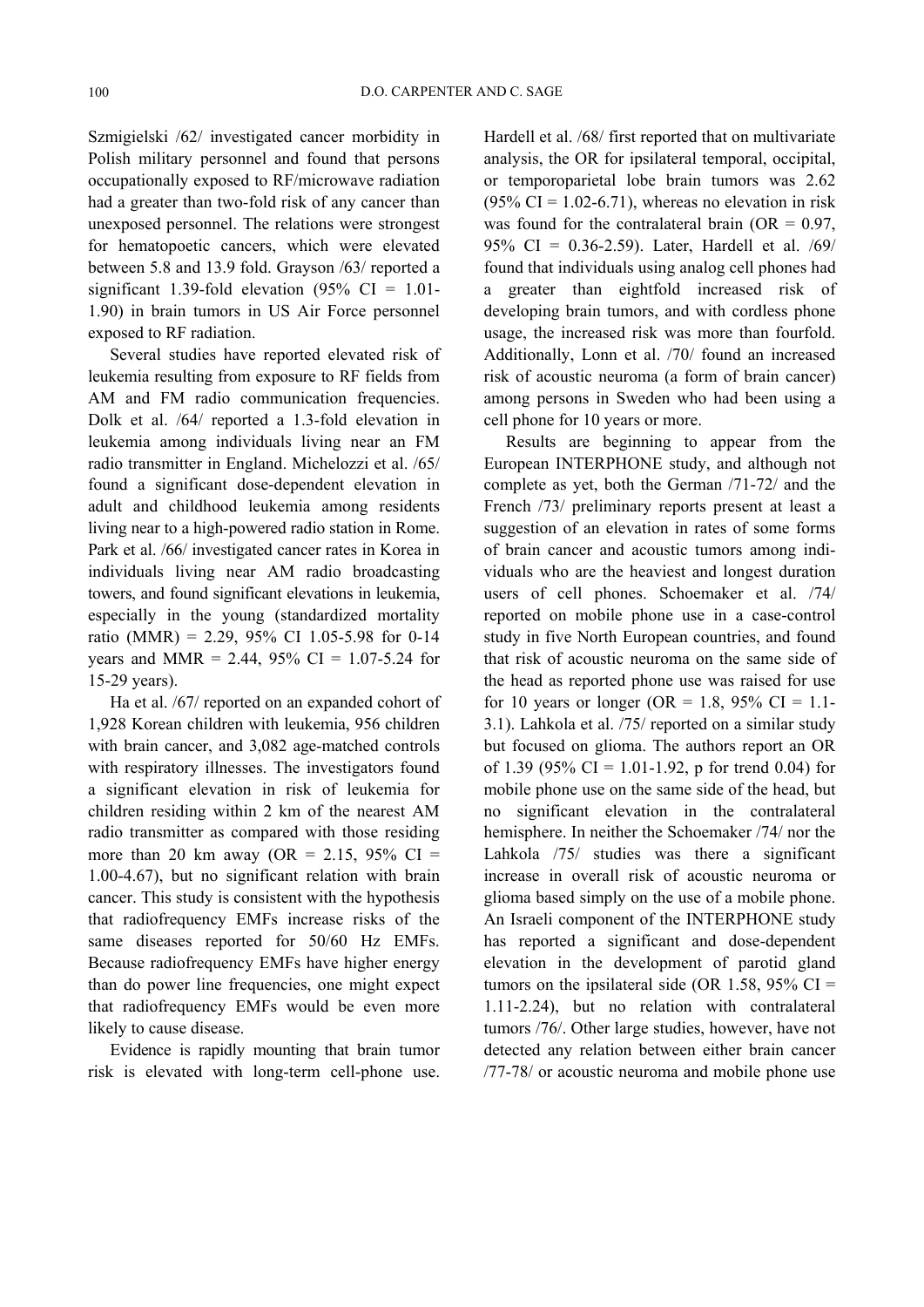/77/. Some researchers who did not find a relation have noted that cell-phone usage is sufficiently recent such that concluding that long-term exposure is without hazard is not possible (cf. /77/).

Kundi et al. /79/ summarized the results of nine different human epidemiologic studies made in another recent review by ICNIPT et al. /80/, which points out that not all human studies are consistent, and that so many deficiencies are present in the studies conducted to date that one cannot rule out an association between exposure and cancer.

Recently a meta-analysis was published that focused on cell phone use and cancer. Hardell et al. /81/ examined 2 cohort and 16 case-control studies. Nine of the case-control studies were of cases with a latency period of greater than 10 years, but most of these included few cases. The risk of glioma was estimated to be 1.2 (95% CI =  $0.8-1.9$ ), and increased to 2.1 (95% CI = 1.2-3.4) for ipsilateral use. Acoustic neuroma risk was estimated to be 1.3 (95% CI = 0.6-2.8), increasing to 2.4 (95% CI = 1.1-5.3) for ipsilateral use. The enormous and very recent increase in the use of cell phones by children is particularly worrisome. Inadequate information is available at present concerning the long-term consequences of cell phone use, especially by children, but the reports cited above suggest that the risk of brain tumors and acoustic neurons is significant. Should further study confirm these relations, we may be facing an epidemic of disease resulting from cell-phone usage. Because the latency for developing such diseases is long, this situation is of particular concern, especially for children.

A number of human studies of biological effects other than cancer associated with RF fields have been reported, as well as a number of studies not finding such effects. Huber et al. /82/ showed that human exposure to digital radiotelephone handsets affects brain physiology in young healthy male subjects, modifying their electroencephalogram during subsequent sleep. Koivisto et al. /83/ reported that exposure to 902 MHz fields actually accelerates simple reaction times in human participants. A number of other biological effects that are not believed to be secondary to thermal changes have been reported. Such effects include increase spontaneous abortion, shifts in red and white blood cell counts, increased mutations in lymphocytes (see /84/), and changes in brainwave activity /85-86/. Seitz et al. /87/ reviewed studies of electromagnetic hypersensitivity and subjective health complaints associated with EMF exposure and concluded that such effects are not proven, but that at present, long-term effects of impaired wellbeing also cannot be excluded. Three recent reports suggest a relation between cell-phone use and reduced male fertility /88-90/. Further studies are needed to determine whether significant effects of RF fields affect both nervous system function and fertility, but with careful exposure assessment and adequate concern for confounders.

Divan et al. /91/ reported that prenatal and postnatal exposure of children to cell-phone frequencies was associated with a significant increase in behavioral problems of emotion and hyperactivity around the age of school entry  $(OR =$ 1.80, 95% CI =  $1.45-2.23$ ). Although the results need replication, they point to an elevated susceptibility of the fetus and young children and suggest a variety of adverse effects of cell-phone frequencies beyond just cancer.

Although these studies do not provide the same level of proof found in the studies of power line frequencies, they most certainly **do not** allow one to conclude that RF exposures are safe.

### **"There is no animal evidence"**

It is correct to say that no adequate animal model system is available that reproducibly demonstrates the development of cancer in response to exposure to EMFs at the various frequencies of concern. McCann et al. /92/ reviewed the animal studies, and whereas the authors found most studies to be negative, several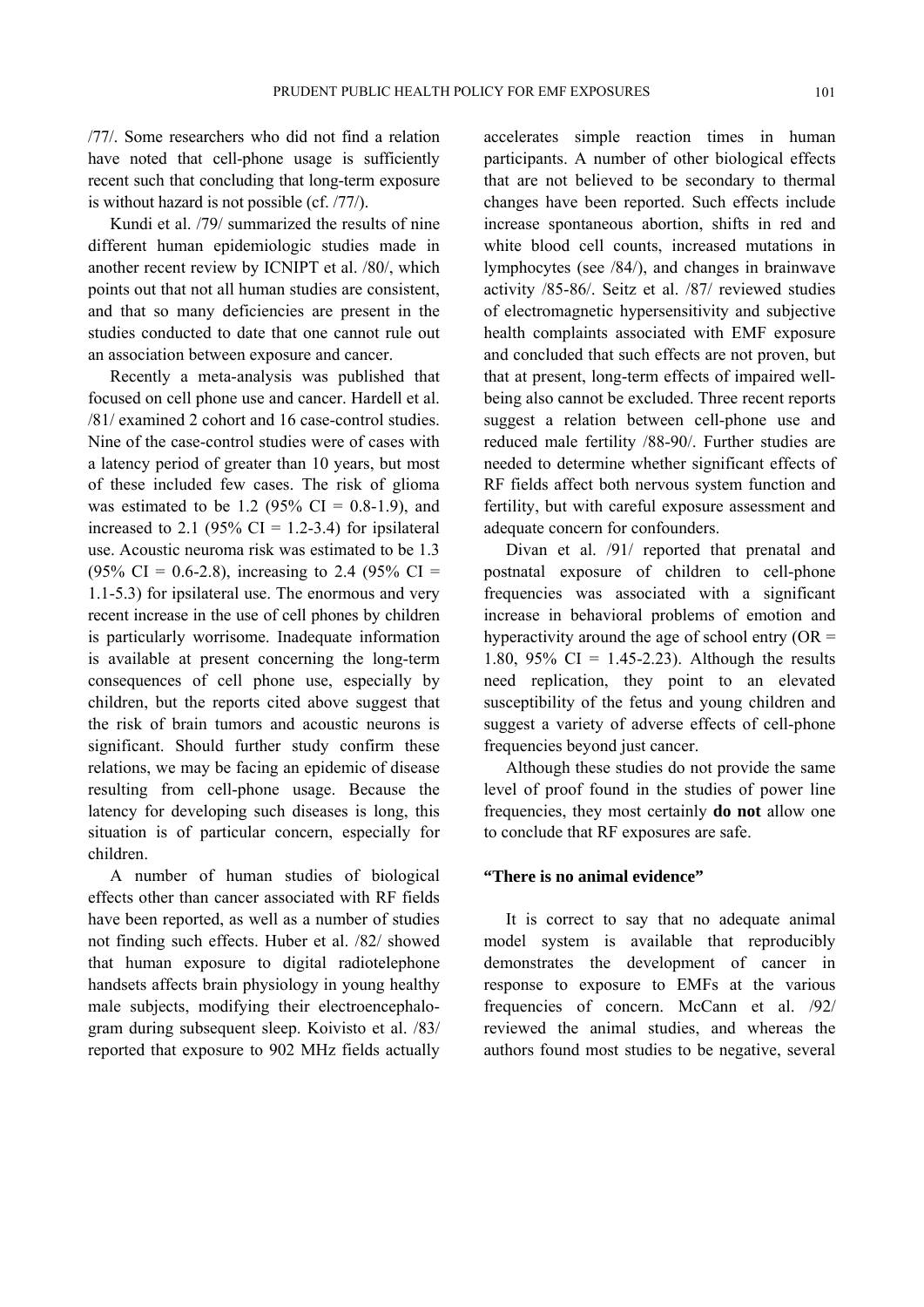showed suggestive positive results. The investigators also clearly identified issues that must be improved in further animal carcinogenesis research. Kheifets et al. /93/, however, in a policy review noted that,

*"…even consistent negative toxicological data cannot completely overcome consistent epidemiological studies. First, a good animal model for childhood leukemia has been lacking. Second, particularly for ELF, the complex exposures that humans encounter on a daily basis and a lack of understanding of the biologically relevant exposure calls into question the relevance of exposures applied in toxicology. Another limitation of toxicologic studies is that animals cannot be exposed to fields that are orders of magnitude more powerful than those encountered by humans, decreasing their power to detect small risks."* 

Further, they conclude that,

*"(A)lthough the body of evidence is always considered as a whole, based on the weight of evidence approach and incorporating different lines of scientific enquiry, epidemiologic evidence, as most relevant, is given the greatest weight."* 

More striking is the report from Denver, Colorado, using the wire-code characterization originally developed by Wertheimer and Leeper /1/ showing that pet dogs living in homes that are characterized as having high or very high wire codes, as compared with those with low or very low wire codes or buried power lines, showed a OR of 1.8 (95% CI = 0.9-3.4) for developing lymphoma after adjustment for potential confounders, whereas dogs that lived in homes with very high wire codes had an OR of  $6.8$  (95% CI = 1.6-28.5) /94/. This study is impressive because the exposure of the dogs reflects the environment in which exposure has been associated with elevated risk of human cancer in two independent investigations /1,2/.

One positive animal study is that by Rapacholi et al. /95/, who demonstrated that lymphoma-prone transgenic mice developed significantly more lymphomas after exposure to 900 MHz fields (lymphoma being the animal equivalent of human leukemia) than did unexposed animals. Utteridege et al. /96/, however, were not able to replicate this observation, although their exposures were not identical.

Salford et al. /97/ reported that low power RF fields, below that which caused thermal effects, increase the leakage of protein from the bloodbrain barrier, and they later found that this resulted in direct damage to nerve cells from microwaves from a GSM mobile phone /98/. Tattersall et al. /99/ found that RF field applications below the level that causes heating resulted in changes in the electrical activity of brain slices, suggesting that such fields can alter nervous system function. Wang and Lai /100/ reported altered performance of rats in learning tasks exposed to 2450-MHz microwaves.

Curiously, in many legal situations the courts are reluctant to accept evidence that a chemical substance causes cancer in animals without corresponding evidence in humans. In the case of EMFs, we have strong evidence that magnetic fields cause cancer in humans, but much less evidence from animal models. The US Supreme Court /101/, in the case of Daubert vs. Merrell Dow Pharmaceuticals, effectively ruled that animal studies were not relevant to human health, and that the only admissible evidence must be from human epidemiologic studies! Although this is certainly not a justifiable conclusion, the situation with regard to EMF health effects is that we have strong evidence for human cancer from epidemiologic studies but do not have good evidence for cancer in experimental animals. Yet, humans are what we should be concerned about, not laboratory rats!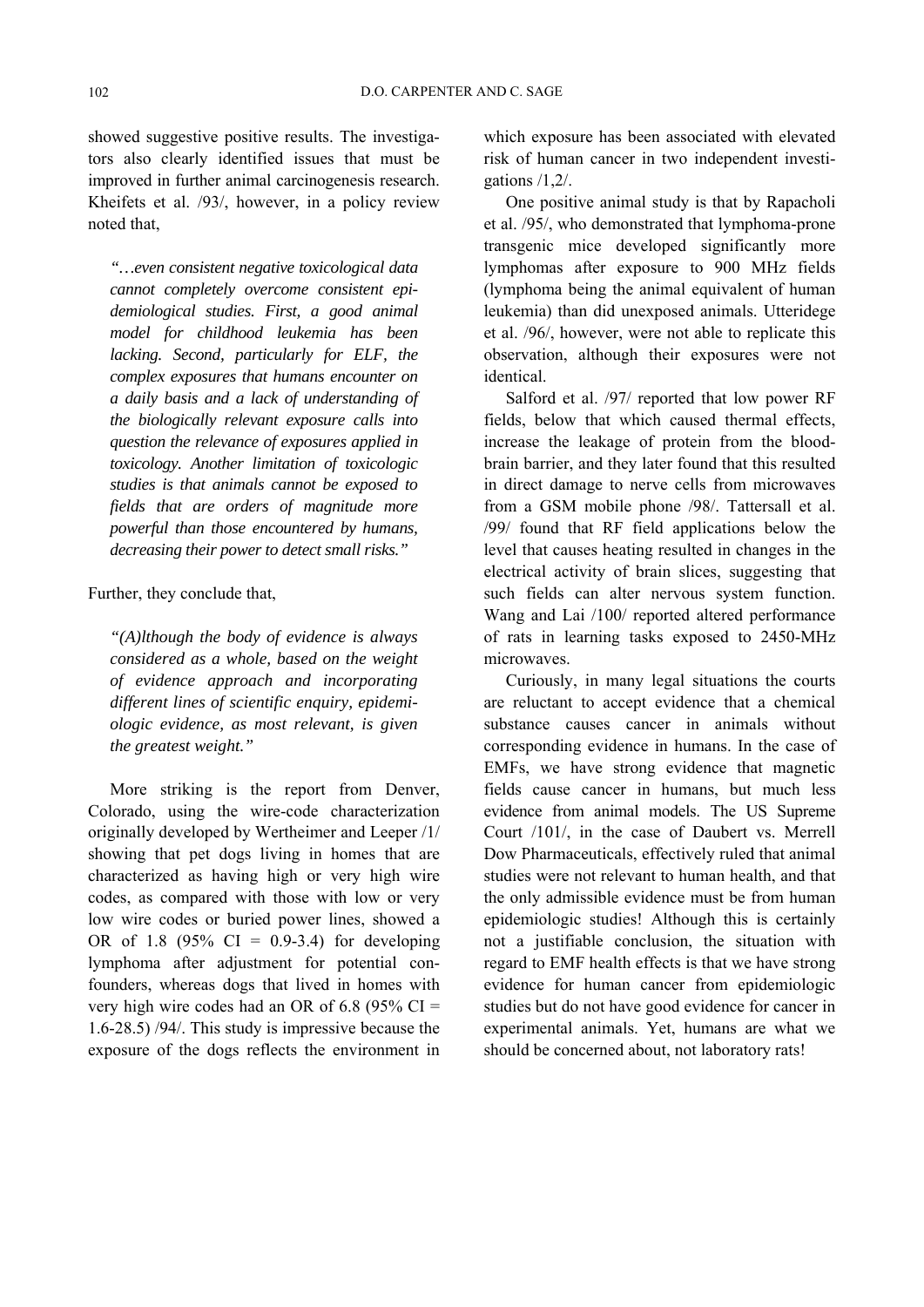#### **"We do not know a mechanism"**

We do not know the mechanism of cancer in general, although we do know a lot about cancer. It came as a major surprise to most scientists when Lichtenstein et al. /102/ reported that genetic factors play a minor role in causing most types of cancer because it had been commonly assumed that genetics was the major cause. Yet, Lichtenstein et al. concluded from their study of identical twins that environmental factors were the initiating event in the majority of cancers. This finding does not of course mean that genetic susceptibility to environmental contaminants is unimportant, but rather that genetic factors alone do not result in cancer in most cases. We know the mechanisms of action for certain carcinogenic substances, but for most cancers, we know neither the environmental trigger nor the mechanism of action. Thus, there is no reason to negate the evidence that EMFs cause cancer just because we do not know a single mechanism to explain it's mode of action. Whether magnetic fields actually cause childhood leukemia, or whether some other component in the electromagnetic environment is responsible for the association, is a subject of debate within the scientific community, but from a public health point of view, this controversy does not matter.

We do not know the mechanism or cause for the development of Alzheimer's disease or ALS. We do know that both are more common in individuals in certain occupations and that exposure to certain metals is associated with increased risk /103-104/. In the case of Alzheimer's disease, abnormalities of amyloidβ and the tau protein have been found /105/, but the understanding of why or how they form is very limited. Neither the association with metals nor the presence of abnormal proteins constitutes a mechanism for the cause of these diseases. So, rather than discounting the relation between EMF exposure and neurodegenerative diseases, we should be using this information as a tool to better understand the etiology of these diseases.

Clear evidence has emerged from animal and cell culture studies that ELF and RFR have biological effects. Furthermore, such effects occur at intensities commonly experienced by humans. We know a number of ways in which EMFs alter cell physiology and function. Electromagnetic fields affect gene transcription /106-110/, induce the synthesis of stress proteins /111/, and cause breakage of DNA /112/, probably through the generation of reactive oxygen species /113-114/. Changes in the blood-brain-barrier and in calcium metabolism have been demonstrated for various RF frequencies (see review by Lai /115/), and such effects occur at exposures that do not cause significant heating. Any one of these actions might be responsible for the carcinogenic and/or neurodegenerative actions of EMFs. As with many environmental agents, however, assuming that only one target or mechanism of action exists would be a mistake. For example, it is unlikely that the mechanisms causing effects on the nervous system and behavior are secondary to the same as those leading to cancer. More likely is that multiple mechanisms of action are in force leading to disease. Yet, the lack of complete understanding of basic mechanisms does not alter the importance of the relations.

# **LEVELS OF PROOF AND STANDARDS OF EVIDENCE FOR DECISION-MAKING DIFFER AMONG PROFESSIONS**

The levels of proof that are required for general acceptance vary among the disciplines. The level of proof that should trigger a public health response does not, and should not, require the same level of proof as that required for proof of a mathematical theorem or a basic principle in biology. The principal reason that the levels of proof are different in these situations is that in the case of public health, an enormous cost, in terms of human life lost, in doing nothing could be involved.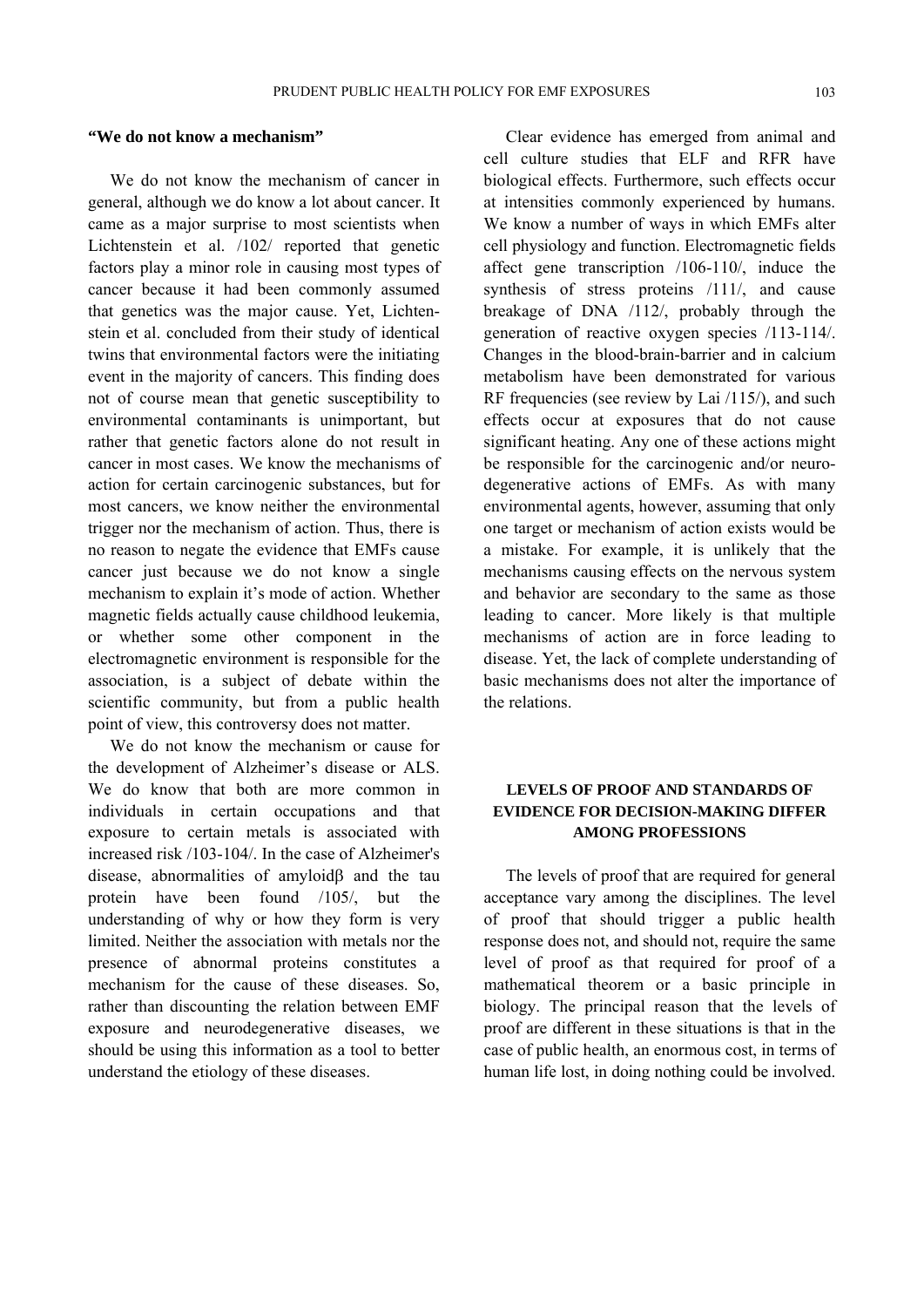

**Fig. 2:** Standards of evidence for decision-making, as used in mathematical proof, scientific investigations, legal and public health.

Evaluating the strengths of scientific evidence on public health and environmental hazards requires that these differences are recognized and transparent. Decision-makers and the public will be best served by a clear recognition that differing standards of evidence and levels of proof are expected and justified, and making them explicit in review processes is essential.

These differing standards reflect both the standards of the different professions and the training given to students of different disciplines. The consequences of these differences are of paramount importance in understanding why different 'experts' can arrive at apparently opposite conclusions when reviewing the same body of evidence. Such experts will differ in their judgments about when the evidence justifies drawing conclusions, what degree of evidentiary proof is sufficient to do so, and what actions might be justified at any point on that information continuum. This approach, however, creates confusion, during which different expert panels reviewing the same body of evidence may well come to diametrically opposed opinions about whether sufficient information is available at a point in time to reasonably link cause to effect.

Figure 2 shows that at least four standards of evi dence are accepted as levels of proof or requirements for action in different professions. The following discussion is presented to highlight several of the main differences in the professional approach and traditional ways of viewing and interpreting scientific evidence. The most rigorous is mathematical proof, which constitutes proof at 100% confidence. This level is the standard in mathematics, physics, and chemistry but is a level of proof that in almost every situation cannot be achieved in biology and medicine.

The level of proof used by the biology and me dical scientific community is that the associaremains that the results could be due to chance. tions from experimental animal and cell studies and from human epidemiologic studies are established such that no more than a 5% possibility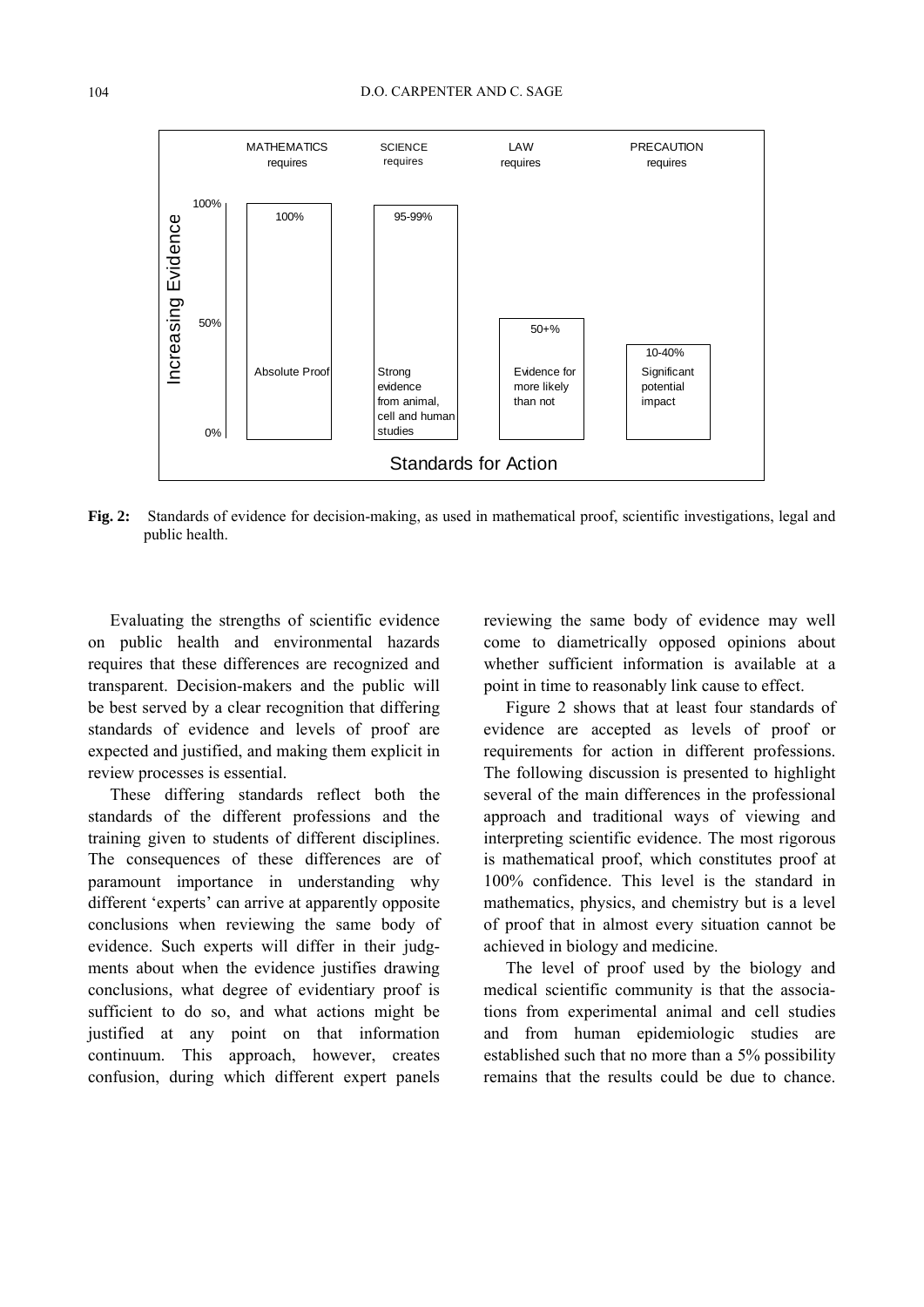This possibility is called the 95% confidence interval, or even better the 99% confidence interval, at which no more than a 1% possibility remains that the results are due to chance. This level is the accepted standard of proof of association (not necessarily of causation) in laboratory and epidemiologic studies, and when achieved, the results are concluded to be 'statistically significant'. We expect that all possible evidence (animal, cell, and epidemiologic studies, with replications) will show a high degree of consistency.

In human epidemiologic studies, the Hill Criteria are important factors for consideration. Th ese Criteria were suggested by Sir Bradford Hill in a lecture in 1965 /116/. The Hill Criteria are important when one attempts to go beyond 'association' to 'causation'. Although some insist that each of the 'criteria' must be met to assign causation, understanding how Hill introduced these considerations is important. The Hill Criteria are listed in the sidebar, together with quotes from his article. Clearly, Hill did not believe that each consideration had to be met before concluding that a relation exists between exposure and disease. Rather, he meant these considerations to be the factors that are considered in determining the 'weight of evidence'. The concept of weight of evidence is very important, and is basically what the Hill Criteria are about—dealing with the strength of association, how similar the findings are from different studies, how strong the evidence is that more is worse, and how well the studies in different model systems provide consistent results. The Hill Criteria provide a framework for taking action when the weight of evidence indicates a relation between exposure and disease, even when some unknowns remain.

significant relations between EMF exposure and dis ease in relation to the considerations outlined by When evaluating the findings of statistically Hill, the evidence for leukemia in children is sufficiently strong to meet the criteria. The associations of disease with adult leukemia and brain tumors and for the neurodegenerative diseases

Alzheimer's disease and ALS is certainly less extensive, but still sufficient to meet most of the criteria. The evidence for the adverse effects of RF exposure, although growing rapidly, is not as complete but is still strongly suggestive. Thus, the question remains of how to deal with evidence that is incomplete, but for which the public health impact is potentially great.

proof and standards for judging the evidence in a far different way. The level of proof that is the The legal profession looks at the burden of standard applied in civil legal proceedings is 'more likely than not'. In other words, if there is a 50%+ likelihood of harm, then this level is taken as evidence for a relation, as shown in Figure 2. It is not necessary that the evidence of harm be conclusive, neither is some uncertainty of causation a reason to conclude that no relation exists between exposure and harm. In fact, a certain amount of uncertainty is allowable, even under the more stringent (criminal) standard of evidence, namely "beyond a reasonable doubt". No legal standard requires complete certainty of effect to make a defensible judgment on the evidence at hand. The level of certainty about an effect that is sufficient to take action (in this case to decide the admissibility of evidence or the outcome of a court trial) can be lower than a strictly scientific determination on causality. Important social issues must often be decided based on uncertain scientific evidence. This level of evidence has been more than reached for the association between prolonged and frequent use of cell phones and increased risk of ipsilateral brain tumors, acoustic neuromas, and parotid gland tumors.

different approach to standards of evidence, based on precaution (far right bar in Figure 2). A large Prudent public health policy requires yet a difference can be seen between what constitutes causal evidence for purposes of achieving scientific consensus, what constitutes "a more likely than not" case under the law, and what constitutes sufficient evidence for purposes of interim public health policy. The demonstration of a low level of proof of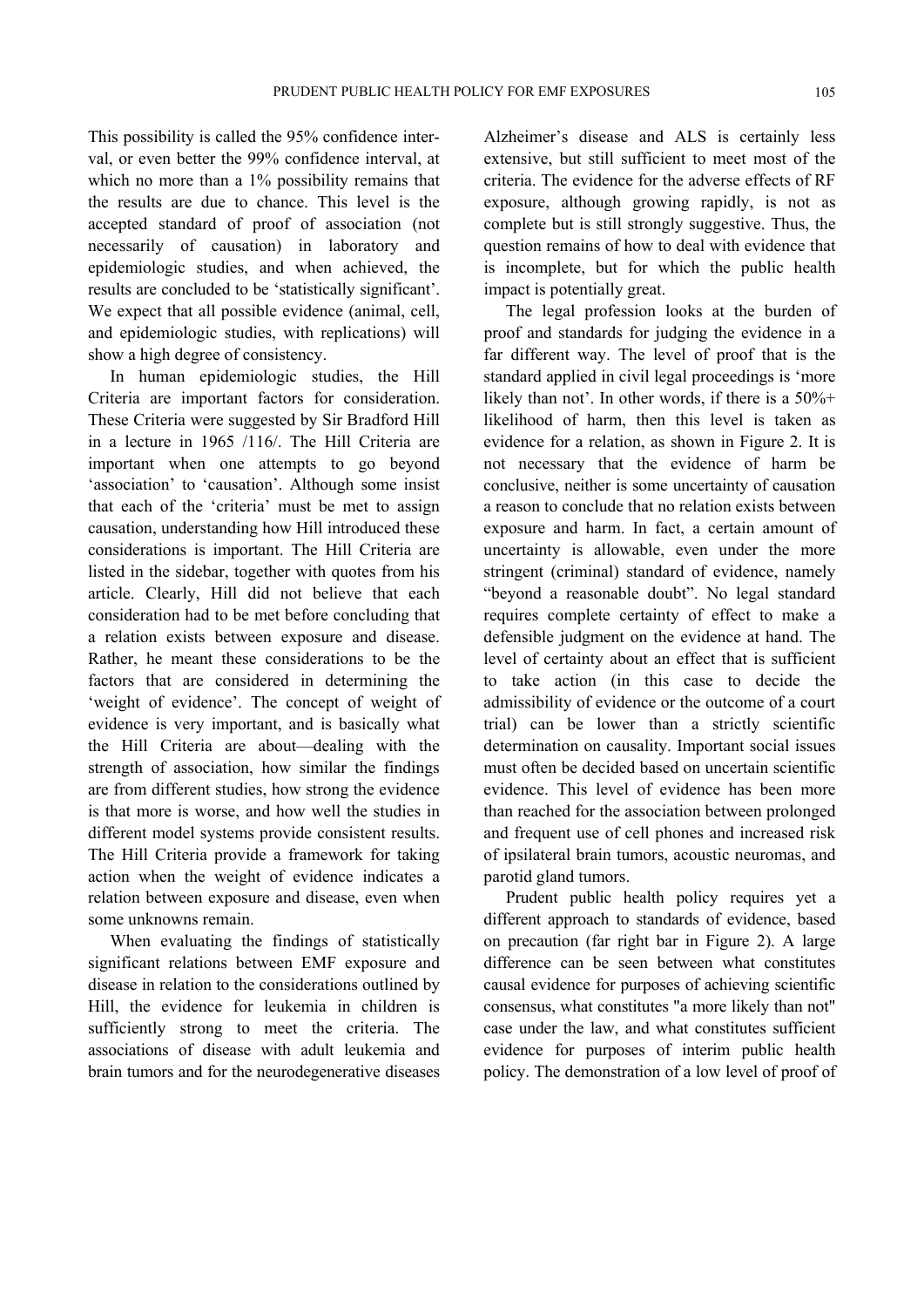#### **The Hill Criteria, as presented by Sir Bradford Hill:**

1. *Strength of the Association:* He indicates that a strong association is an important consideration, but comments "In thus putting emphasis upon the strength of an association we must, nevertheless, look at the obverse of the coin. We must not be too ready to dismiss a cause-and-effect hypothesis merely on the grounds that the observed association appears to be slight. There are many occasions in medicine when this is in truth so. Relatively few persons harboring the meningococcus fall sick of meningococcal meningitis. Relatively few persons occupationally exposed to rat's urine contract Weil's disease." Thus while strength of the association is an important consideration, it must be placed in context. With regard to health hazards from EMF it is true that in most studies the odd ratios are relatively low, often in the range of 1.5-3.0. But the consistency with which elevated and statistically significant ORs are found is the important consideration, particularly in light of the inadequacy of exposure assessment.

2. *Consistency*: This means that different studies get the same results. But again, Hill cautions "I would myself put a good deal of weight upon similar results reached in quite different ways, e.g., prospectively and retrospectively. Once again looking at the obverse of the coin there will be occasions when repetition is absent or impossible and yet we should not hesitate to draw conclusions." Thus, one does not need to demonstrate a statistically significant relation in every study, especially given the problem with exposure assessment.

3. *Specificity*: Specificity is to say that the effect is due to the specific exposure. He concludes, "We must also keep in mind that diseases may have more than one cause. It has always been possible to acquire a cancer of the scrotum without sweeping chimneys or taking to mule-spinning in Lancashire. One-to-one relations are not frequent. Indeed I believe that multi-causation is generally more likely than single causation though possibly if we knew all the answers we might get back to a single factor. In short, if specificity exists we may be able to draw conclusions without hesitation; if it is not apparent, we are not thereby necessarily left sitting irresolutely on the fence."

4. *Temporality*: Temporality refers to the time relation between exposure and disease. But this is often difficult to determine. Hill states, "This is a question which might be particularly relevant with diseases of slow development. Does a particular diet lead to disease or do the early stages of the disease lead to those peculiar dietetic habits?" The issue of brain tumors and acoustic neurons from cell phone use is a perfect example of the problem with diseases with a long latency.

5. *Dose-Response Relation* (which Hill calls "biological gradient"): Finding a dose-response relation is often considered a key factor in any toxicologic investigation. But Hill cautions, "Often the difficulty is to secure some satisfactory quantitative measure of the environment which will permit us to explore this dose-response. But we should invariably seek it." Thus, lack of a dose-response relation does not destroy a causal connection.

6. *Plausibility*: Hill notes, "It will be helpful if the causation we suspect is biologically plausible. But this is a feature I am convinced we cannot demand. What is biologically plausible depends upon the biological knowledge of the day." This consideration is particularly relevant to EMF considerations.

7. *Coherence*: Coherence means that there should not be serious conflict between known facts of the disease under consideration. Hill discusses coherence in relation to smoking and lung cancer and says "Personally, I regard as greatly contributing to coherence the histopathological evidence from the bronchial epithelium of smokers and the isolation from cigarette smoke of factors carcinogenic for the skin of laboratory animals. Nevertheless, while such laboratory evidence can enormously strengthen the hypothesis and, indeed, may determine the actual causative agent, the lack of such evidence cannot nullify the epidemiological observations in man. Arsenic can undoubtedly cause cancer of the skin in man but it has never been possible to demonstrate such an effect on any other animal." Again, this consideration is directly relevant to the issue of a lack of an animal model for EMF-induced leukemia.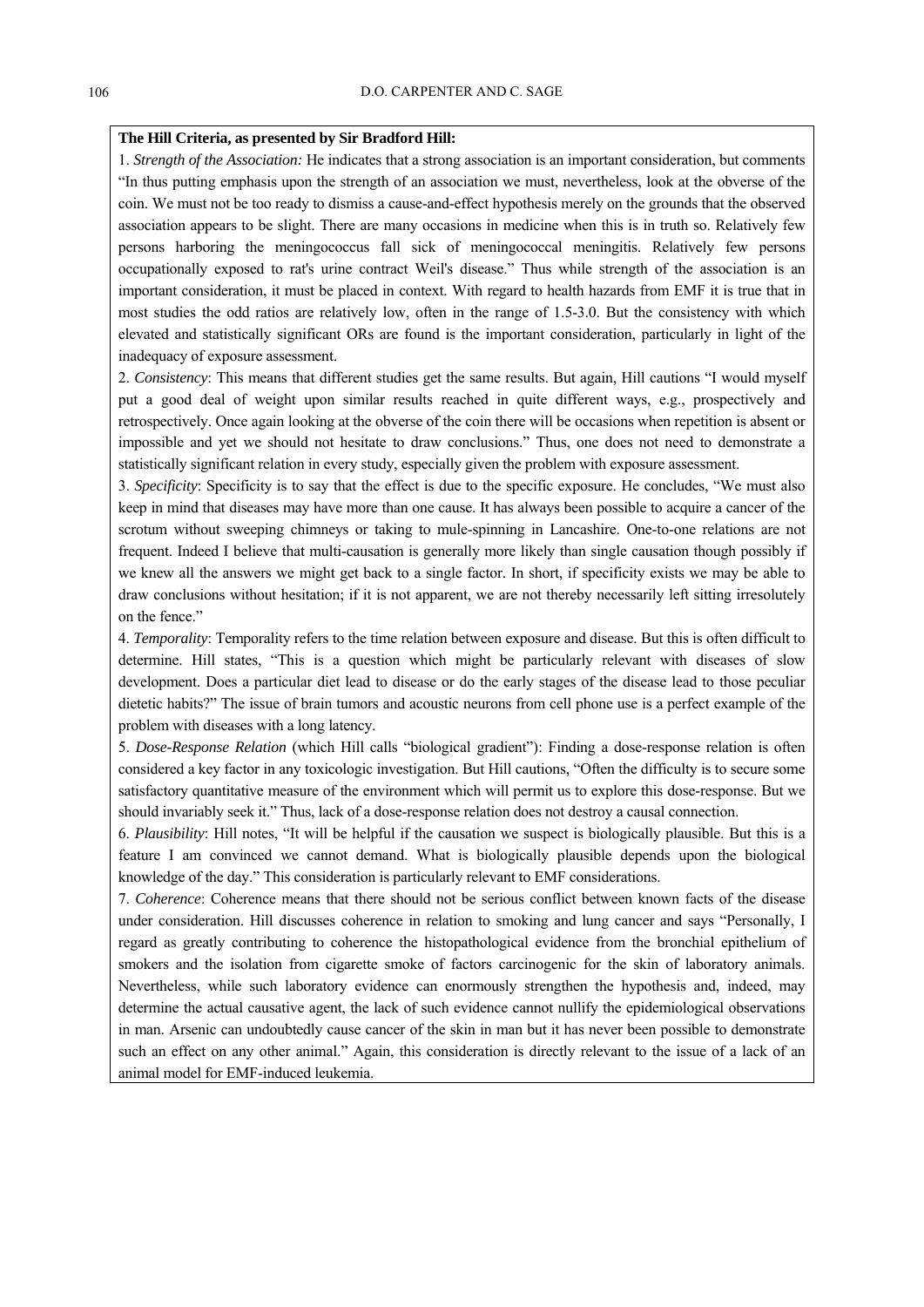an environmental hazard, especially if there is a potential for a significant public health impact, should warrant preventative action and mitigation of impacts. Furthermore, the threshold for and the degree of action should vary with the magnitude of the potential impact on human health.

A central confusion in this debate has been wh ether prudent environmental policy and public health decisions necessarily require conclusive scientific evidence to first be demonstrated. We do not believe that this is the case. The state of the science needs to be presented in an understandable and scientifically accurate manner, but prudent public health actions do not and should not require proof of harm at any level described above. When some evidence for danger that may lead to significant harm is reported, taking preventative actions and imple-menting policies that are protective of public health, safety, and welfare rather than waiting for absolute scientific certainty may be essential.

# **ELECTROMAGNETIC FIELDS AND PUBLIC HEALTH STANDARDS OF EVIDENCE**

In the case of EMF, where everyone is exposed, the societal implications may be huge if a real risk exists whose magnitude has simply not yet been clarified. For several of the major health effects discussed above (childhood and adult leukemia, Alzheimer's, and ALS) the degree of evidence of serious disease resulting from exposure is sufficient to merit action on the basis of traditional scientific criteria. For many other possible health outcomes (health effects of exposure to RF, EMF, electrosensitivity), the results are less certain. Public policies are needed to address the issue of decision-making in the face of this scientific uncertainty, especially when the potential for a significant impact on the health of the public is high. What should the public policy be when the level of certainty (10% to 40%) is relatively low? How should the lack of an unexposed population

be factored into the decision? What should policy be when one of the major concerns is the exposure of children, who currently often spend hours per day text messaging or chatting on a cell phone?

Early Warnings: The Precautionary Principle 1896-200 0" /117/ has given a roadmap to those who The landmark publication "Late Lessons from wish to make more informed decisions about "when there is enough information to act" on environmental and health issues which, if ignored, could result in costly consequences. Future decision-makers have to balance the costs of being too restrictive with the costs of being too permissive. If problems are identified early, but questions still exist about possible risks, then identifying reasonable actions that are precautionary and proportionate is necessary. Choosing which actions to take depends upon the level of proof and on the size, nature, complexity, and distribution of the costs of being wrong (Figure 3).

"The level of proof depends on the size and *nature of the potential harm, the claimed benefits, the ava ilable alternatives, and the potential costs of being wrong in both directions, i.e., of acting or not acting in the context of uncertainty, ignorance and high stakes."* (page 193) "*The goals of science and public policy-making on health and environmental hazards are different: science puts a greater priority on avoiding "false positives" by accepting only very high levels of proof of "causality", whereas public policy tries to prioritize the avoidance of "false negatives" on the basis of a sufficiency of evidence of potential harm."* 

The Precautionary Principle as encoded by the European Environmental Agency /117/ is a roa dmap for decision-making. It describes how varying levels of scientific evidence (from scant to causal) can be interpreted in choosing appropriate levels of action that are based on the level of certainty or uncertainty involving risks. Both prevention and precaution are included as key principles in the European Treaty.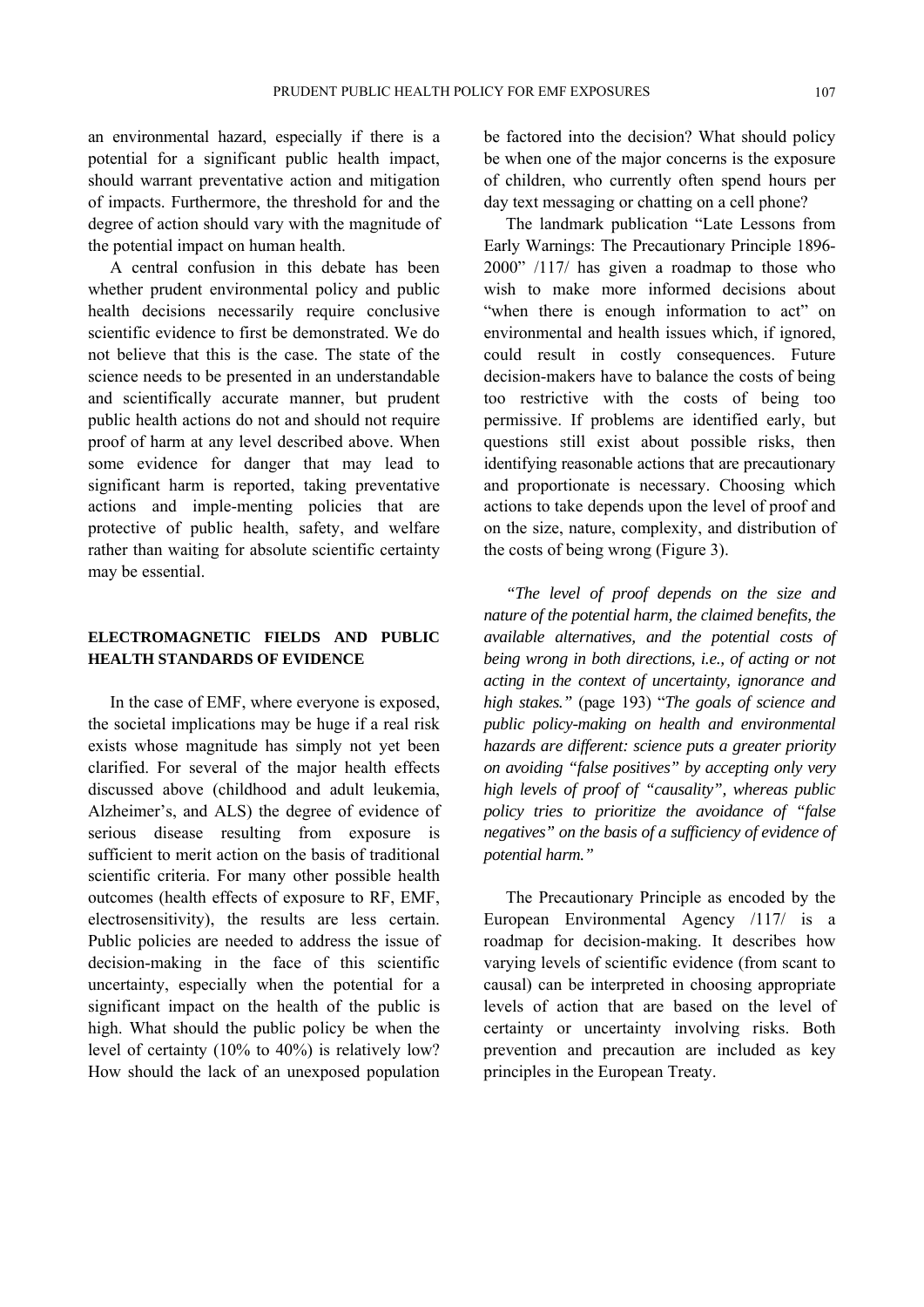| <b>Situation</b> | State and dates of knowledge                                                                                                                 | Examples of action                                                                                         |
|------------------|----------------------------------------------------------------------------------------------------------------------------------------------|------------------------------------------------------------------------------------------------------------|
| <b>Risk</b>      | 'Known' impacts; 'known' probabilities; for<br>example, asbestos                                                                             | Prevention: action taken to reduce known<br>hazards; for example, eliminating exposure to<br>asbestos dust |
| Uncertainty      | 'Known' impacts; 'unknown' probabilities; for<br>example, antibiotics in animal feed and<br>associated human resistance to those antibiotics | Precautionary prevention: action taken to<br>reduce exposure to potential hazards                          |
| Ignorance        | 'Unknown' impacts and therefore 'unknown'<br>probabilities; for example, the 'surprises' of<br>chlorofluorocarbons (CFCs), pre-1974.         | Precaution: action taken to anticipate, identify<br>and reduce the impact of 'surprises'                   |

**Table 1:** Late lessons from early warnings: Table on evidence



**Fig. 3:** Standards of evidence for precautionary/preventative action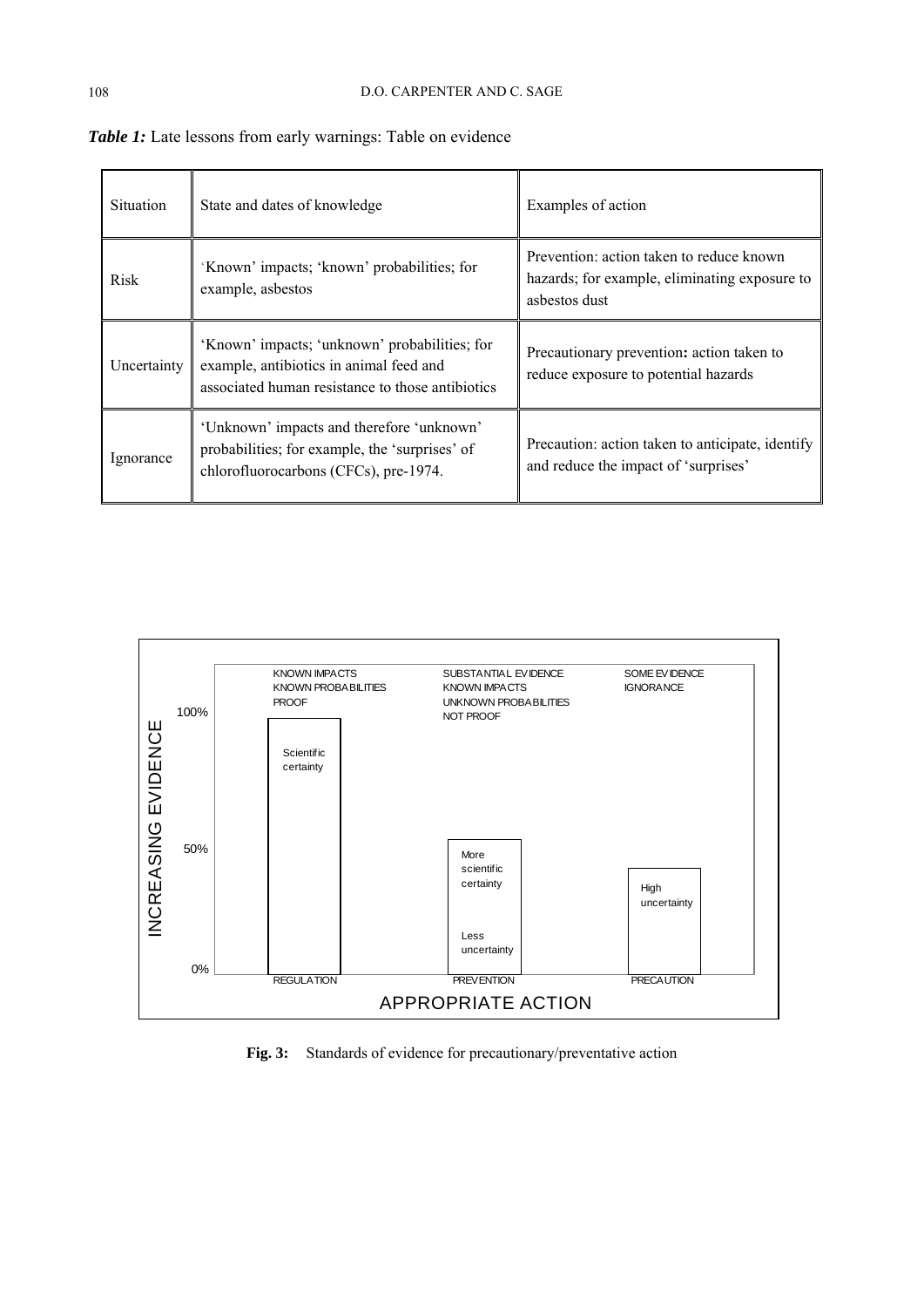Table 1 clarifies the basis on which these terms can be applied to take "appropriate precautionary actions to avoid serious threats to health or environments" /117/. How one determines a reasonable, proportionate, and defensible level of action depends on what evidence is available, how high the level of ignorance is about potential factors and outcomes, and what if anything, can be deduced about probabilities of risk. Factors that influence the level of precautionary or preventative action, or regulation, include the following:

- the costs (health, societal, economic, technological); •
- the probable consequence of taking no action at all; •
- how large an effect could occur; •
- the populations potentially at risk; •
- the nature, acceptability, and irreversibility of potential impacts; and •
- the ethics of doing nothing in light of evidence of harm.

Preventative action is a clear and defensible choice for some level of action, when waiting for scientific proof might put millions at risk of a dread disease that could be avoided by simple education, by behavioral changes, or by the use of technology, as shown diagrammatically in Figure 3.

Convention of the United Nations Environment Programme /17/ lists the following as Principle 15: The Rio Declaration, coming from the 1992

"In order to protect the environment, the *p recautionary approach shall be widely a by States according to their capa-pplied*  bilities. Where there are threats of serious or irreversible damage, lack of full scientific *c ertainty shall not be used as a reason for p measures to prevent ostponing cost-effective e nvironmental degradation."* 

This concept was further developed at a Wingspread Conference in 1998 /118/, which

defined this principle as

*"When an activity raises threats of harm to human health or the environment, precautionary measures should be taken even if some cause and effect relations are not fully established scientifically. In this context the proponent of an activity, rather than the public, should bear the burden of proof. The process of applying the Precautionary Principle must be open, informed, and democratic and must include potentially affected parties. The Precautionary Principle must also involve an examination of the full range of alternatives, including no action."* 

The Precautionary Principle does not include a focus on economic factors, but rather implies that caution should be exercised in all decisions affecting human exposures. This principle is a formulation of the things your mother taught you— "A n ounce of prevention is worth a pound of cure."

public health response should be proportional to the potential public health impact (Figure 4). It impact of exposure may be very large. Proof of harm should not be a pre-condition for taking action when the potential health impact is huge. What decision-makers need to address is what standard of evidence is appropriate now to guide them with respect to EMF exposures that are clearly of environmental and public health concern. The prudent approach from a public health point of view is to take preventive actions as if causation had been proven, while at the same tim e to continue to search for mechanisms of negate or override the ultimate public health responsibility, which is to protect the population fro m exposures that cause disease. In the case of power-frequency and RF EMF, the sheer numbers of people who are at risk makes the wise handling of this issue a health policy imperative. In the face of inadequate evidence, the may be true that the risk to any one individual is not great, but from a societal perspective, the action. The fact that there are unknowns does not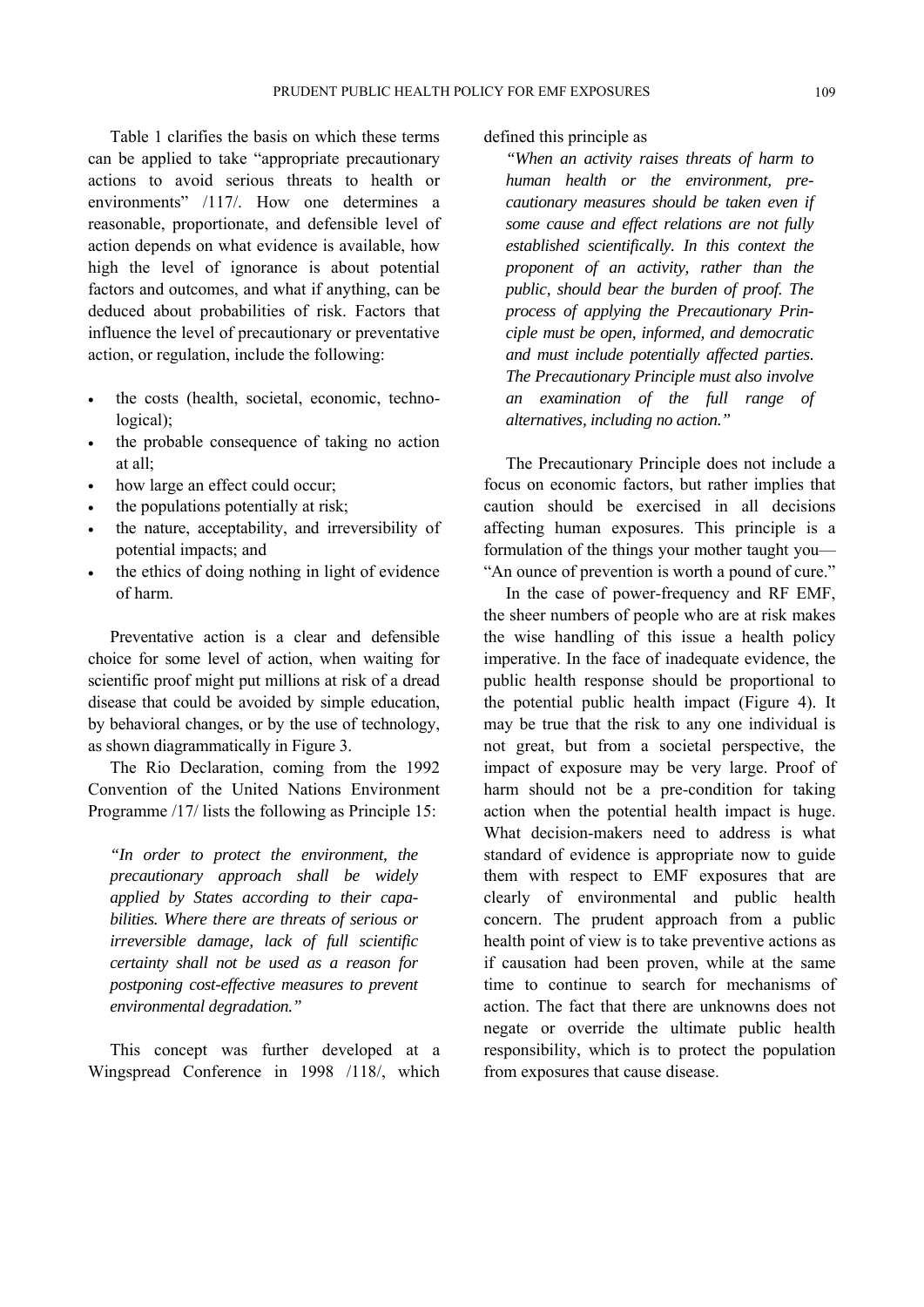

Fig. 4: A public health-based response must be relative to the magnitude of the potential impact of inaction. When the potential impact is high, action should be taken even when the evidence of risk is low.

## **DEFINING NEW EXPOSURE STANDARDS FOR ELF AND RF ELECTROMAGNETIIC FIELDS BASED ON T HE PRECAUTIONARY PRINCIPLE**

The mo st contentious issue regarding public and occupati onal exposures to ELF involves the resolute adherence by many countries to the existing Inte rnational Commission on Non-Ionizing 1,000 mG  $(100 \mu T)$ , in face of the growing scientific ev idence of health risks at far lower levels. The basis o n which most standard setting agencies justify their failure to set new safety limits for ELF and RF is nearly always that no certain proof of harm from exposure and no known mechanism of in nearly all discussion on what are the appropriate however, runs counter to both the existing these technologies. Huss et al.  $/120/$  analy scientific evidence and good public health practice. Radiation Protection (ICNIRP) standards /119/ of action have been presented. A demand for a causal level of evidence and scientific certainty is implicit safely standards for ELF and RF. This demand,

Two obvious factors work against governments

taking action to set exposure guidelines based on current scientific evidence of risk:

- Contemporary societies are very dependent upon electricity usage and RF communications, and anything that restricts current and future usage potentially has serious economic consequences.
- Power and communications industries have enormous political clout, and even provide support for a significant fraction of the research done on EMF.

This state of affairs results in legislation that protects the status quo and scientific publications whose conclusions are not always based only on the observations of the research. This situation also hinders wise public health policy actions and the these technologies. Huss et al. /120/ analyzed 59 studies of the health effects of cell phone use and found that studies funded exclusively by industry implementation of prevention strategies because of the huge financial investments already made in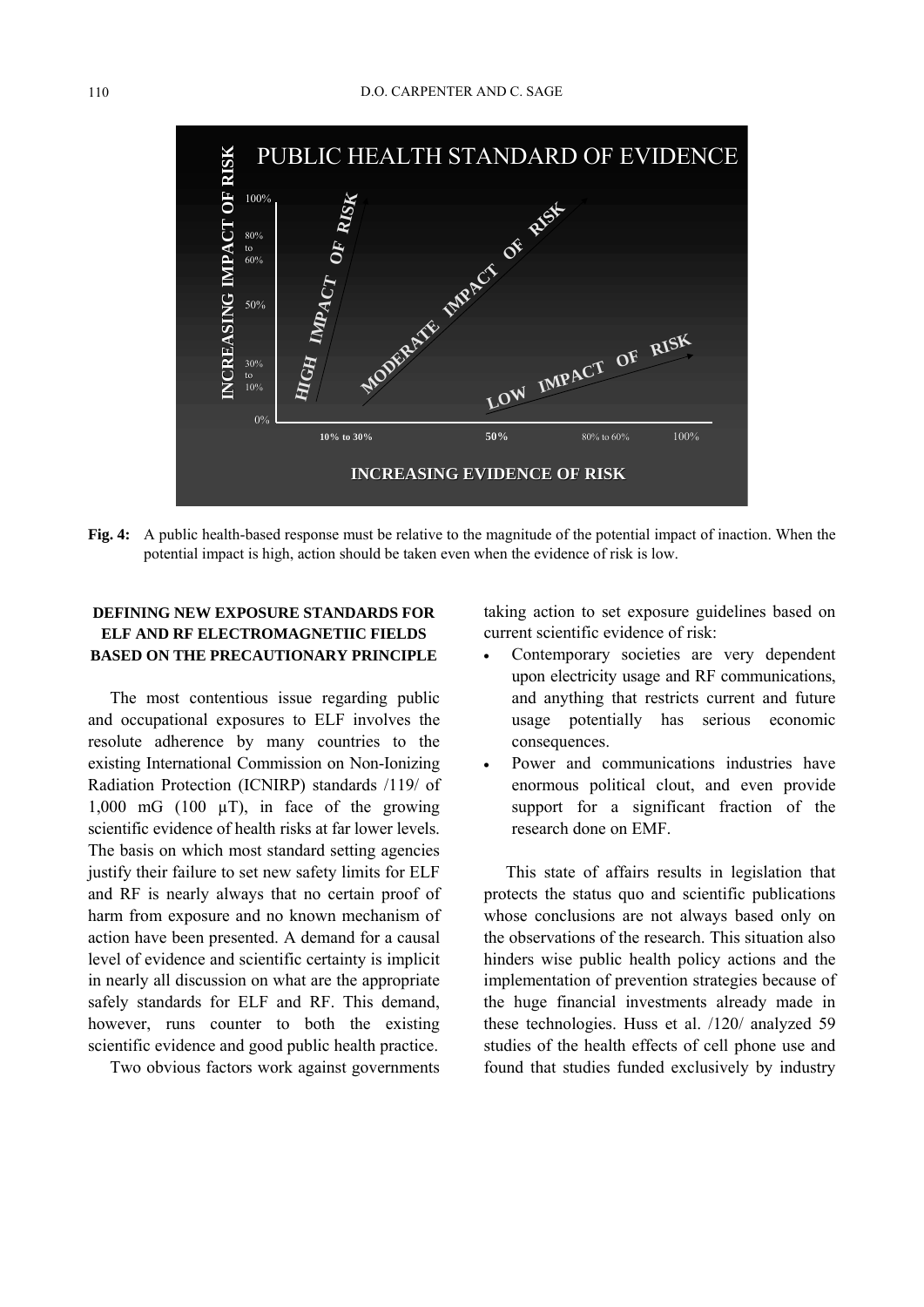were least likely to report a statistically significant result.

Substantial evidence indicates that ELF is carcinogenic at levels of exposure in the 2 mG to 5 mG (0.2-0.5 μT) range and above. ICNIRP and po licy. Such limits should reflect the exposures of childhood leukemia (in the 2 to 5 mG  $(0.2-0.5$ )  $\mu$ T) range for all children, and over 1.4 mG (0.14 μT) for children age 6 and younger. other standards that place public exposure limits as high as 1,000 mG (100 μT) are outdated and should be replaced, based on the evidence presented above. New standards are warranted now, based on the totality of scientific evidence, the risks of taking no-action, the large population at risk, the costs associated with ignoring the problem in new and upgraded site selection and construction, and the loss of public trust by ignoring the problem. New exposure limits must be developed for ELF-EMF based on the clear sufficiency of evidence for carcinogenicity to humans at levels that are routinely approved today for occupancy by children, pregnant women, and others. To wait any longer to adopt new public safety limits for ELF is not prudent public health that are commonly associated with increased risk

D efining a new exposure standard for RF is com plex, if we are to address properly new scientific results for chronic exposure to pulsed pho nes, and other wireless technologies). Whereas the evidence of serious harm is strong, knowledge regarding the relation between cumulative exposure and risk of disease is inadequate. Uncertainty about ho w low such standards might have to go to be radiofrequency (for example from cell towers, cell prudent from a public health standpoint should not prevent reasonable efforts to respond to the information at hand. No lower limit for bio-effects and adverse health effects from RF have been established, and no assertion of safety at any level of wireless exposure (chronic exposure) can be made at this time. A major concern is the exposure of children. We strongly recommend that wired alternatives to WI-FI be implemented particularly

subjected to elevated RF levels until more is und erstood about possible health impacts. in schools and libraries so that children will not be

The Bioinitiative Report /121/ presents a much more extensive and exhaustive discussion of the literature on health effects of both ELF and RF EMF than can be presented here. The Report contains a recommendation of an RF standard of 0.1  $\mu$ W/cm<sup>2</sup>, but with the full knowledge that hazards may be associated with even lower exposures.

clearly sufficient to warrant regulatory changes in pub lic safety limits now, at levels that are widely This review has focused on those diseases for which the evidence of increased risk with EMF exposure is the strongest. Other biological effects and potential health outcomes are presented in detail in the Bioinitiative Report /121/. The effects that drive the need for immediate action in lowering exposure are cancer and neurodegenerative diseases. Leukemia appears the cancer of greatest concern when the exposure to either ELF or RF is over the whole body, as is the case with most ELF exposures and exposure from RF towers. When exposure is focused on a part of the human body, such as is the case of the head in cell phone use, one sees cancers of the brain, acoustic nerve, or parotid gland. For these diseases, the evidence is reported to be associated with increased risk of childhood leukemia and brain tumors. Exposure limits against these diseases will also likely be protective for other less-well-defined health impacts. The BioInitiative Report /121/ provides additional justification for the adoption of these levels to prevent the health hazards resulting from exposure to ELF and RF.

### **CONCLUSIONS**

The evidence for hazards to human health from both ELF and RF EMF is sufficiently strong as to merit immediate steps to reduce exposure. Such a reduction can best be achieved by setting exposure goals that are lower than levels known to be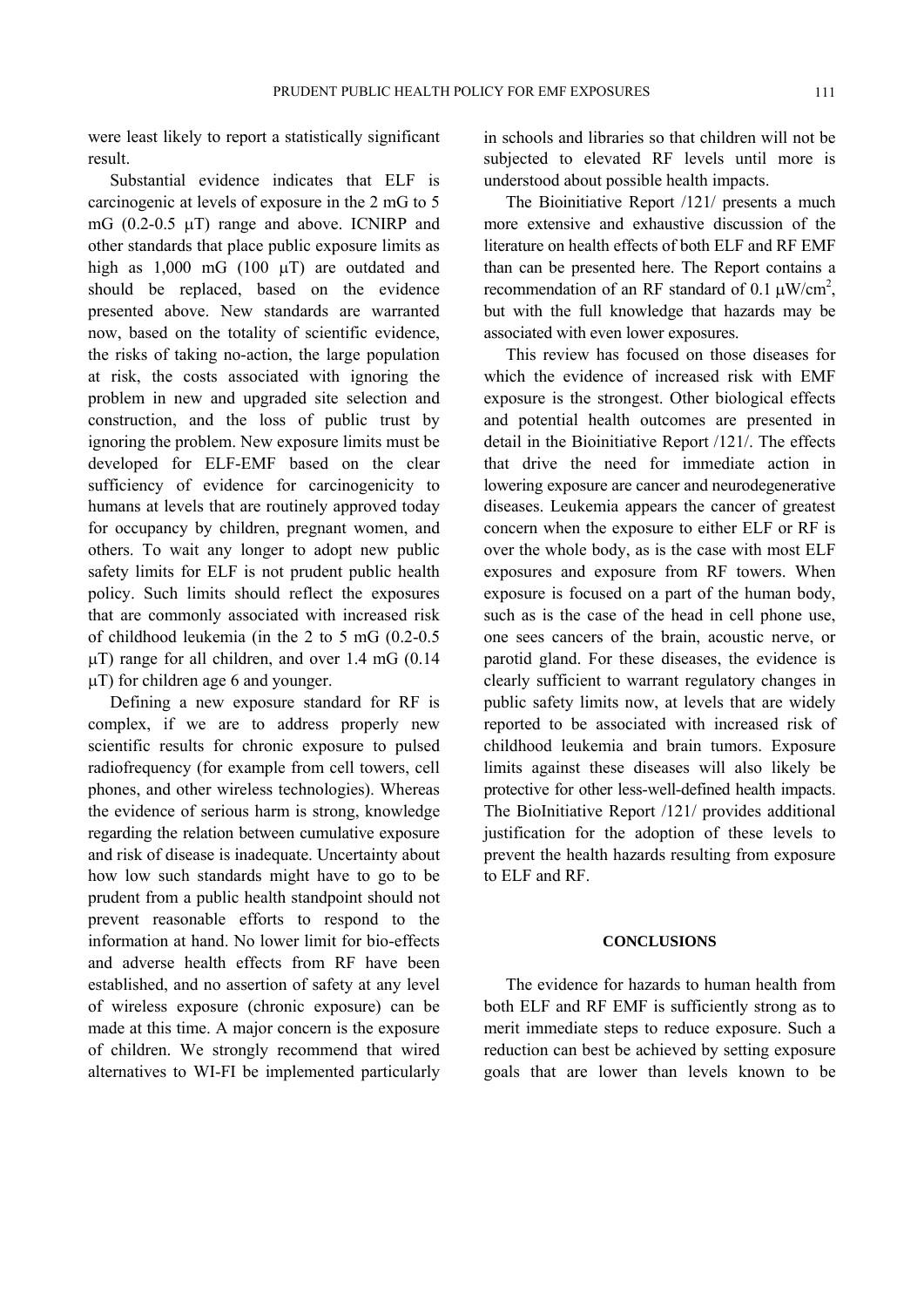associated with disease, even while understanding that these exposure goals are significantly lower than many current exposures. A reasonable ap proach would be a 1 mG (0.1 μT) planning limit Although reconstructing all existing electrical dis tributions systems is not realistic, steps to for structures adjacent to all new or upgraded power lines, and for occupied space that affects sensitive receptors (homes, schools, day-care, preschool, etc), and targets not to exceed 2 mG (0.2 μT) for all other occupied new construction. reduce exposure from these existing systems should be encouraged. For RF EMF, setting a level with certainty is difficult. A precautionary action level would reasonably be 0.1 µW/cm2.

The proposals presented here reflect the evidence that a positive assertion of safety cannot be made with respect to chronic exposure to lowintensity levels of ELF and RF radiation.

As with many other standards for environmental exposures, even these proposed limits may not be completely protective, but more-stringent standards are not realistic at the present time.

#### **REFERENCES**

- 1. Wertheimer N and Leeper E. Electrical wiring configurations and childhood cancer. Am J. Epidemiol 1979;109:273-84.
- 2. Savitz DA, Wachtel H, Barnes FA, John EM, Tvrdik JG. Case-control study of childhood cancer and exposure to 60-Hz magnetic fields. Am J Epidemiol 1988;128:21-38.
- Cheng TC, Peters JM. Exposure to residential electric and magnetic fields and risk of childhood leukemia. Am J Epidemiol 1991;134:923-37. 3. London SJ, Thomas DC, Bowman JD, Sobel E,
- 4. Feychting M, Ahlbom A. Magnetic fields and cancer in children residing near Swedish highvoltage power lines. Am J Epidemiol 1993; 138: 467-81.
- 5. Linet MS, Hatch EE, Kleinerman RA, Robison LL, Kaune WT, Friedman DR et al. Residential exposure to magnetic fields and acute lymphoblastic leukemia in children. N Engl J Med 1997;337:1-7.
- 6. Draper G, Vincent T, Knoll ME, Swanson J. Childhood cancer in relation to distance from high voltage power lines in England and Wales: a casecontrol study. BMJ 2005;330:1290-3.
- 7. Clydesdale GJ, Dandie GW, Muller HK. Ultraviolet light induced injury: Immunological and inflammatory effects. Immunol Cell Biol 2001;79: 547-68.
- 8. US National Academy of Science, National Research Council. Possible health effects of exposure to residential electric and magnetic fields. Washington, DC, National Academy Press, 1997.
- 9. US National Academy of Sciences, National Research Council. Identification of research needs relating to potential biological or adverse health effects of wireless communication devices. Washington, D.C., National Academy Press, 2008.
- 10. National Institute of Environmental Health Sciences. Health effects from exposure to powerline frequency electric and magnetic fields, 1999.
- 11. European Commission, Health, and Consumer Protection. Scientific Committee on SCENIHR Report on emerging and newly identified health risks―possible effects of electromagnetic fields (EMF) on Human Health, 2007.
- 12. World Health Organization (WHO). Extremely low frequency fields. Environmental Health Criteria, Volume 238. Geneva: WHO, 20074.
- 13. US Supreme Court. Maria Gonzalez, individually and as mother and legal guardian of her daughters Tara Gonzalez (age 14) and Nicole Gonzalez (age 8). No. 06-175, 2006.
- 14. European Commission. Communication from the Commission on the Precautionary Principle; COM 1, Brussels, 2000.
- 15. European Commission. European Treaty 174, 2002. Available at: [http://www.law.harvard.edu/](http://www.ncbi.nlm.nih.gov/sites/entrez?Db=pubmed&Cmd=Search&Term=%22John%20EM%22%5BAuthor%5D&itool=EntrezSystem2.PEntrez.Pubmed.Pubmed_ResultsPanel.Pubmed_DiscoveryPanel.Pubmed_RVAbstractPlus) library/services/research/guides/international/eu/e u legal research treaties.php.
- 16. Gee D. Late lessons from early warnings: Toward realism and precaution with endocrine-disrupting substances. Environ Health Perspect 2006;114 (Suppl 1):152-160.
- 17. United Nations Environment Programme. The Rio Declaration on Environment and Development, 1992.
- 1 8. Wartenberg D. Residential magnetic fields and childhood leukemia: A meta-analysis. Am J Public Health 1998;88:1787-94.
- 19. Greenland S, Sheppard AR, Kaune WT, Poole C,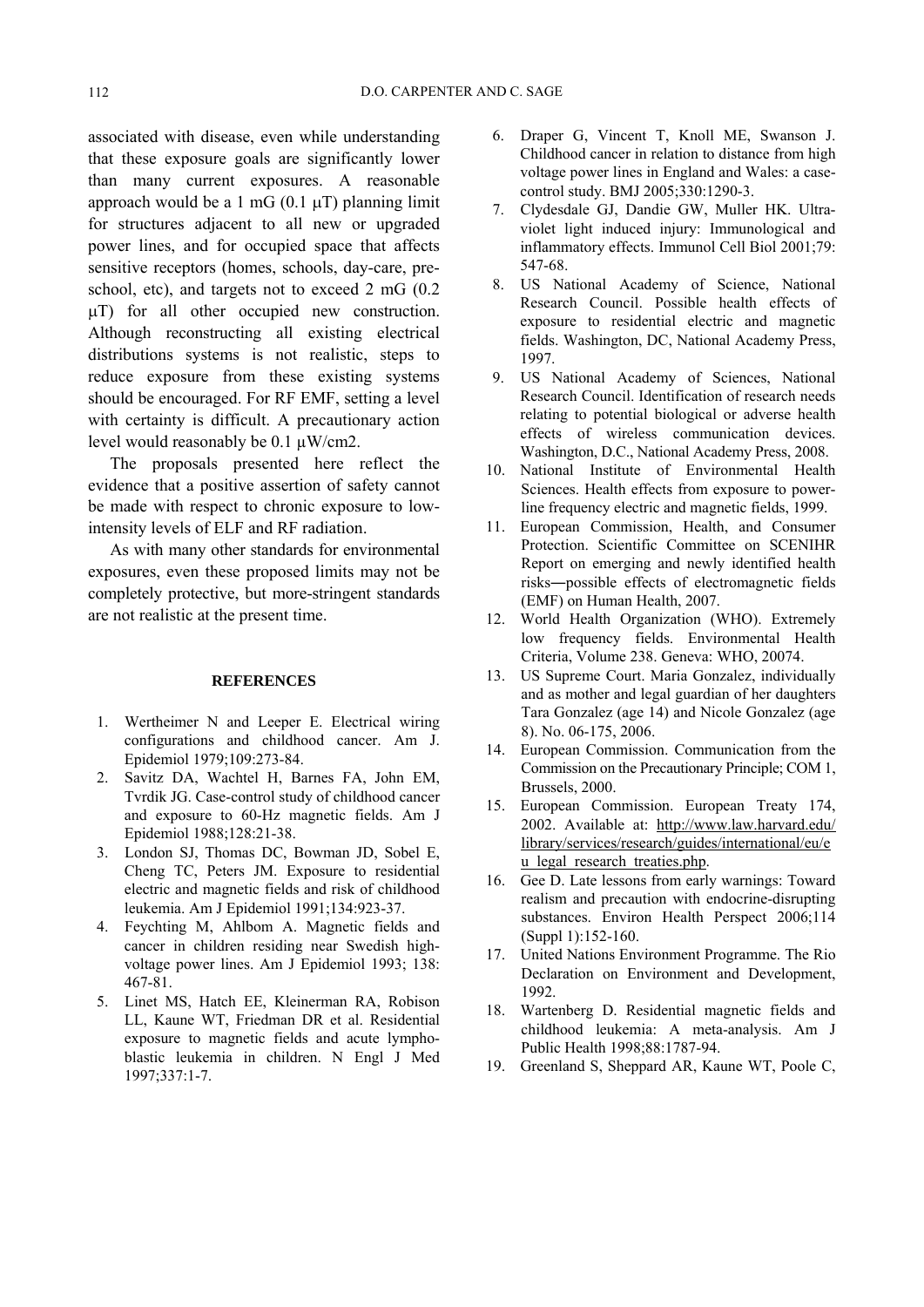Kelsh MA and the Childhood leukemia-EMF study group. A pooled analysis of magnetic fields, wire codes, and childhood leukemia. Epidemiology 2000;11:624-34.

- 2 0. Ahlbom A, Day N, Feychting M, Roman E, Cancer 2000;83:692-8. Skinner J, Docterty J, et al. A pooled analysis of magnetic fields and childhood leukaemia. Br J
- 2 1. Mejia-Arangure JM, Fajardo-Gutierrez A, Perez-Epidemiology 2007;18:158-61. Saldivar ML, Gorodezky C, Martinez-Avalos A, Romero-Guzman L, et al. Magnetic fields and acute leukaemia in children with Down syndrome.
- 2 2. Foliart DE, Pollock BH, Mezei G, Iriye R, Silva JM, Epi KL, et al. Magnetic field exposure and long-term survival among children with leukemia. Brit J Cancer 2006;94:161-64.
- 23. Svendsen AL, Weihkoph T, Kaatsch P, Schuz J. Exposure to magnetic fields and survival after diagnosis of childhood leukemia: a German cohort study. Cancer Epidemiol Biomark Prev 2007;16:1167-71.
- 24. Lowenthal RM, Tuck DM, Bray IC. Residential disorders: a case-control study. Int Med J 2007; exposure to electric power transmission lines and risk of lymphoproliferative and myeloproliferative 37(9):614-9.
- 25. Infante-Rivard C, Deadman JE. Maternal occupational exposure to extremely low frequency magnetic fields during pregnancy and childhood leukemia. Epidemiology 2003;14:437-41.
- 26. Children's susceptibility to chemicals: A review Makri A, Goveia M, Balbus J, Parkin R. by developmental stage. J Toxicol Environ Health B 2004;7:417-35.
- 27. Preston RJ. Children as a sensitive subpopulation for the risk assessment process. Toxicol Appl Pharmacol 2004;199:132-41.
- 28. Carpenter DO, Ahlbom A. Power lines and cancer: Public health and policy implications. Forum Appl Res Pub Policy, 1988;Winter, 96- 101.
- 29. Milham S, Ossiander EM. Historical evidence that residential electrification caused the emergence of the childhood leukemia peak. Med Hypotheses 2001;56:290-5.
- 30. Kheifets L, Afifi AA, Shimkhada R Public health impact of extremely low-frequency electromagnetic fields. Environ Health Perspect 2006; 114:1532-7.
- 31. Savitz DA, John EM, Kleckner RC. Magnetic field

exposure from electric applicances and childhood cancer. Am J Epidmiol 1990;131:763-73.

- 32. Severson RK, Hartsock CT, et al. Association Hatch EE, Linet MS, Kleinerman RA, Tarone RE, between childhood acute lymphoblastic leukemia and use of electrical appliances during pregnancy and childhood. Epidemiology 1998;9:234-45.
- 33. Green L. Childhood leukemia and EMF. Cancer Causes Control 1999;10:233-43.
- 34. Ayrapetyan A, eds. Biological effects of electric Savitz DA, Ahlbom A. Epidemiologic evidence on cancer in relation to residential and occupational exposure. In: Carpenter DO, and magnetic fields: beneficial and harmful effects. New York, NY: Academic Press, 1994;233-61.
- 35. Kheifets LI, Afifi AA, Buffler PA, Zhang ZW, Mastkin CC. Occupational electric and magnetic field exposure and leukemia. JOEM 1997;39: 1075-1091.
- 36. in relation to leukemia and brain cancer mortality Savitz DA, Loomis DP. Magnetic field exposure among electric utility workers. Am J Epidemiol 1995;141:123-34.
- 37. Minder CE, Pfluger DH. Leukemia, brain tumors magnetic fields in Swiss railway employees. Am J and exposure to extremely low frequency electro-Epidemiol 2001;153:825-35.
- 38. Harrington JM, Nichols L, Sorahan T, van magnetic field exposure: findings from a study of Tongeren M. Leukaemia mortality in relation to United Kingdom electricity generation and transmission workers, 1973-97. Occup Environ Med 2001; 58:307-14.
- 39. Miller RD, Neuberger JS, Gerald KB. Brain fields. Epidemiol Rev 1997;19:273-93. cancer and leukemia and exposure to powerfrequency (50- to 60-HZ) electric and magnetic
- Epidemiology 1997;8:384-9. 40. Feychting M, Forssen U, Floderus B. Occupational and residential magnetic field exposure and leukemia and central nervous system tumors.
- 41. Kheifets LI, Afifi AA, Buffler PA, Zhang ZW. Occupational electric and magnetic field exposure and brain cancer: A meta-analysis. JOEM 1995; 37:1327-1340.
- Central Sweden. Eur J Epidemiol 1998;14:563-69. 42. Rodvall Y, Ahlbom A, Stenlund C, Preston-Martin S, Lindh T, Spannare B. Occupational exposure to magnetic fields and brain tumours in
- 43. Villeneuve PJ, Agnew DA, Johnson KC, Mao Y,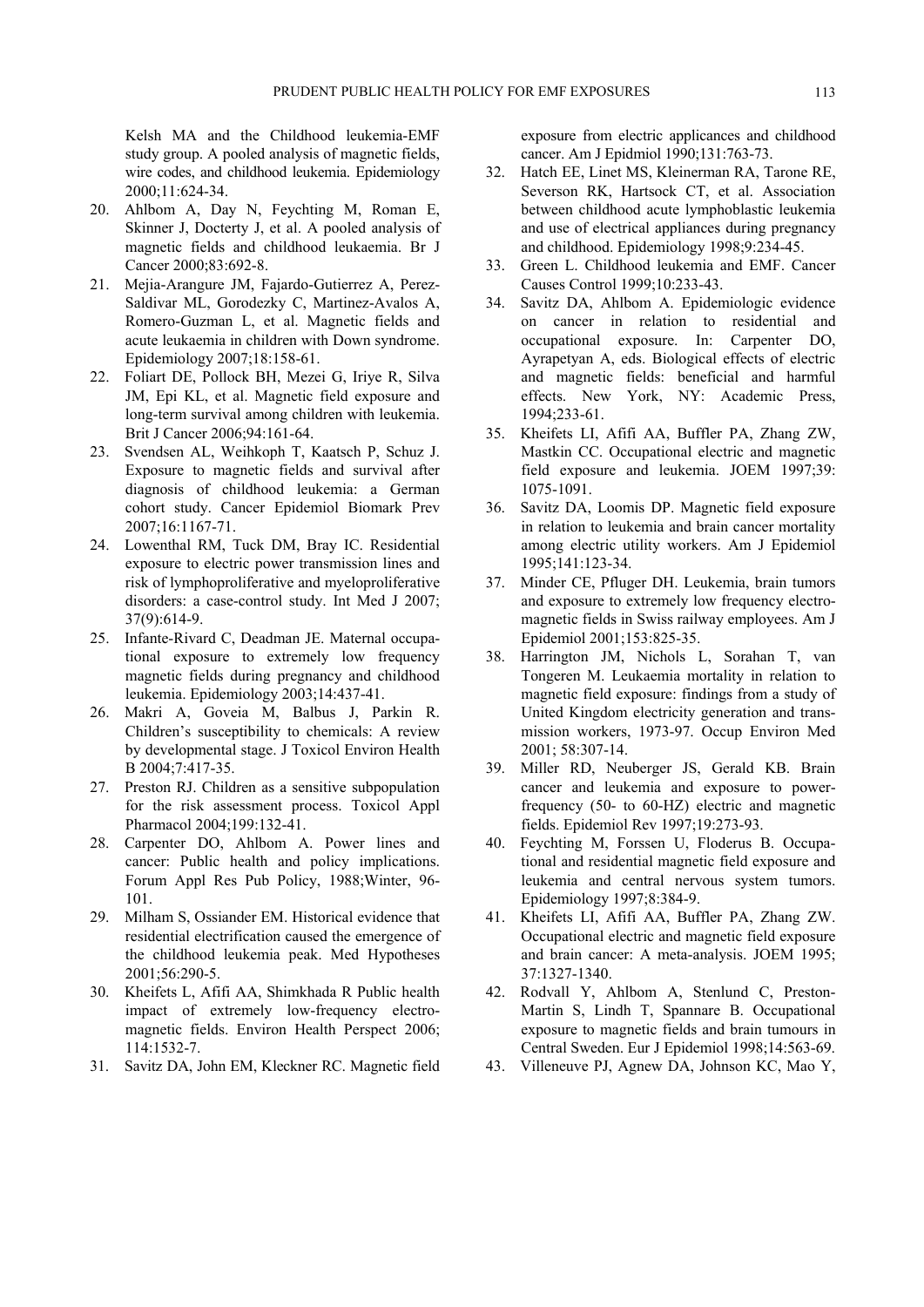and the Canadian Cancer Registries Epidemiology Research Group. Brain cancer and occupational exposure to magnetic fields among men: results from a Canadian population-based case-control study. Int J Epidemiol 2002;31:210-17.

- Erren TC. A meta-analysis of epidemiologic 44. studies of electric and magnetic fields and br east cancer in women and men. Bioelectromagnetics Supplement 2001;5:S105-19.
- 45. Zhu K, Hunter S, Payne-Wilks K, Roland CL, Forbes DG. Use of electric bedding devices and risk of breast cancer in African-American women. Am J Epidemiol 2003;158:798-806.
- 46. Kliukiene J, Tynes T, Andersen A. Residential fields and breast cancer in women: A populationand occupational exposures to 50-Hz magnetic based study. Am J Epidemiol 2004;159:852-61.
- 47. J Epidemiol 2002;155:446-54. Davis S, Mirick DK, Stevens RG. Residential magnetic fields and the risk of breast cancer. Am
- nested case-control study from a multiethnic 48. London SJ, Pogodda JM, Hwang KL, Langholz B, Monroe KR, Kolonel LN, et al. Residential magnetic field exposure and breast cancer risk: A cohort in Los Angeles County, California. Am J Epidemiol 2003;158:969-80.
- 49. Schoenfeld ER, O'Leary ES, Henderson K, Grimson R, Kabat GC, Ahnn S, et al. Electromagnetic fields and breast cancer on Long Island: A case-control study. Am J Epidemiol 2003;158: 47-58.
- 50. Peplonska B, Stewart P, Szeszenia-Dabrowska N, Occupation and breast cancer risk in Polish Resiecki J, Garcia-Closas M, Lissowska J, et al. women: a population-based case-control study. Am J Ind Med 2007;50:97-111.
- 51. Charles LE, Loomis D, Shy CM, Newman B, Millikan R, Nylander-French LA, Couper D. Electromagnetic fields, polychlorinated biphenyls and prostate cancer mortality in electric utility workers. Am J Epidemiol 2003;157:683-91.
- 52. Villeneuve PJ, Agnew DA, Miller AB, Corey PN. magnetic fields. Occup Environ Med 2000;57: Non-Hodgkin's lymphoma among electric utility workers in Ontario: the evaluation of alternate indices of exposure to 60 Hz electric and 249-257.
- 53. Tynes T, Klaeboe L, Haldorsen T. Residential and occupational exposure to 50 Hz magnetic fields and malignant melanoma: a population based study. Occup Enviro Med 2003;60:343-7.
- 54. Qui C, Fratiglioni L, Karp A, Winblad B, Bellander T. Occupational exposure to electromagnetic fields and risk of Alzheimer's Disease. Epidemiology 2004;15:687-94.
- 55. Feychting M, Jonsson F, Pedersen NL, Ahlbom A. Occupational magnetic field exposure and neurodegenerative disease. Epidemiology 2003;14:413- 19.
- 56. Hakansson N, Gustavsson P, Johansen C, Floderus B. Neurodegenerative diseases in welders and other workers exposed to high levels of magnetic fields. Epidemiology 2003;14:420-6.
- 57. Savitz DA, Checkoway H, Loomis DP. Magnetic field exposure and neurodegenerative disease mortality among electric utility workers. Epidemiology 1998;9:398-404.
- 58. extremely low-frequency magnetic fields: 31 Roosli M, Lortscher M, Egger M, Pfluger D, Schreier N, Lortscher E, et al. Mortality from neurodegenerative disease and exposure to years of observations on Swiss railway employees. Neuroepidemiology 2007;28:197-206.
- 59. Garcia AM, Sisternas A, Perez Hoyos S. disease: a meta-analysis. Int J Epidemiol 2008;1-Occupational exposure to extremely low frequency electric and magnetic fields and Alzheimer 12.
- 60. Elder JA. Thermal, cumulative, and life span petyan S, eds. Biological Effects of Electric and effects and cancer in mammals exposed to radiofrequency radiation. In: Carpenter DO, Ayra-Magnetic Fields: Beneficial and harmful effects. New York, NY: Academic Press, 1994; 279-95.
- 61. eds. Encyclopedia of biomaterials and biomedical Lai H. Biological effects of radiofrequency electromagnetic fields. In: Bowlin GL, Wnek G, engineering. Taylor & Francis, 2005.
- 62. Szmigielsk S. Cancer morbidity in subjects occupationally exposed to high frequency (radiofrequency and microwave) electromagnetic radiation. Sci Total Environ 1996;180:9-17.
- 63. Grayson JK. Radiation exposure, socioeconomic status, and brain tumor risk in the US Air Force: A nested case-control study. Am J Epidemiol 1996;143:480-6.
- 64. Dolk H, Shaddick G, Walls P, Grundy C, Thakrar B, Kleinschmidt I, Elliott P. Cancer incidence near radio and television transmitters in Great Britain. I. Sutton Coldfield transmitter. Am J Epidemiol 1997;145:1-9.
- 65. Michelozzi P, Capon A, Kirchmayer U, Forastiere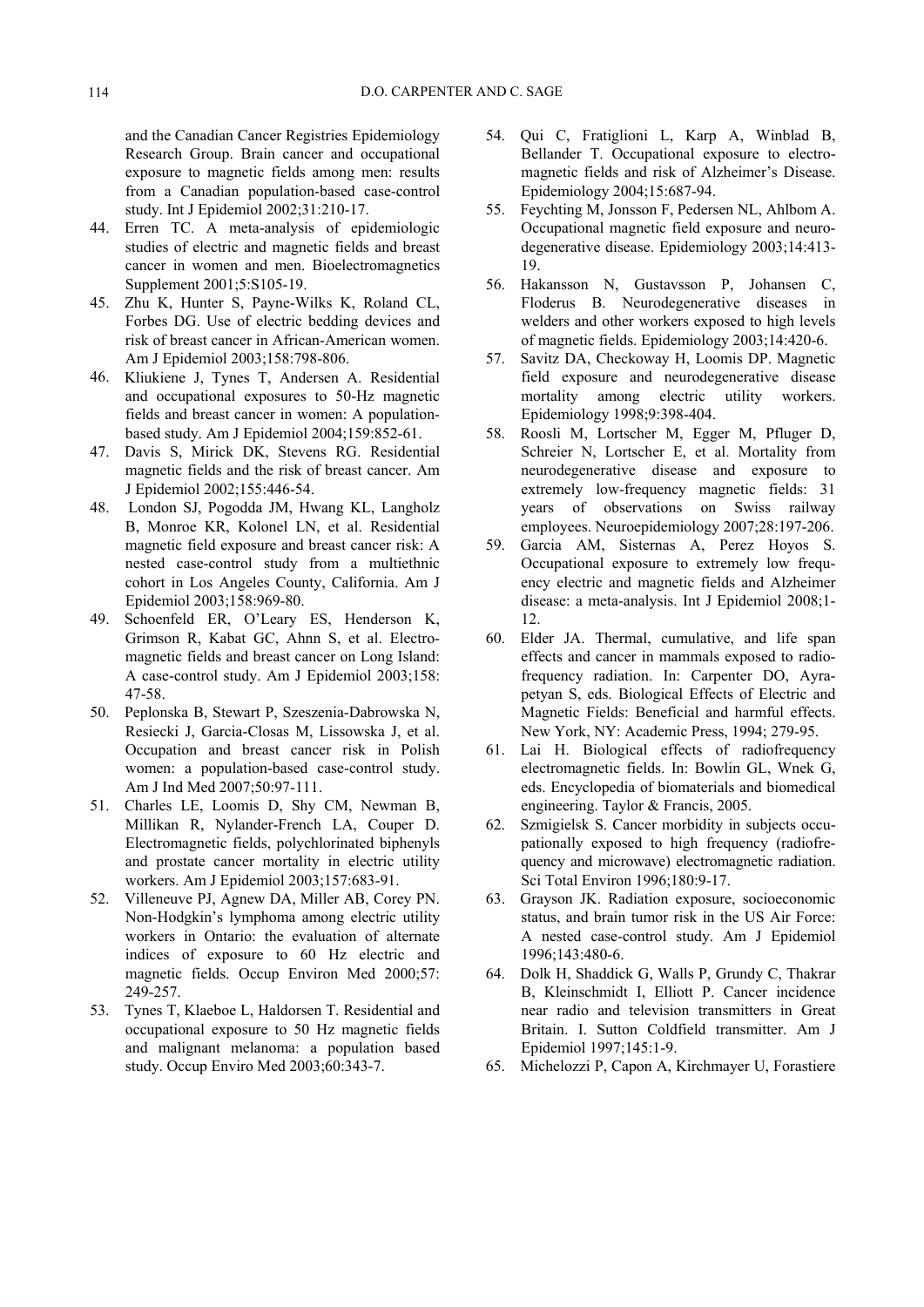F, Biggeri A, Barca A, et al. Adult and childhood leukemia near a high-power radio station in Rome, Italy. Am J Epidemiol 2002;155:1096-103.

- 66. Park SK, Ha M, Im HJ. Ecological study on Health 2004;77:387-94. residences in the vicinity of AM radio broadcasting towers and cancer death: preliminary observations in Korea. Int Arch Occup Environ
- 67. Ha M, Im H, Lee M, Kim HJ, Kim BC, Gimm YM, et al. Radio-frequency radiation exposure from AM radio transmitters and childhood leukemia and brain cancer. Am J Epidemiol 2007; 166:270-9.
- 68. Hardell L, Nasman A, Pahlson A, Hallquist A. ray investigations, and use of cellular telephones Case-control study of radiology work, medical Xas risk factors for brain tumors. MedGenMed 2000;2:E2.
- 69. Hardell L, Mild KH, Carlberg M, Hallquist A. Cellular and cordless telephone use and the association with brain tumors in different age groups. Arch Environ Health 2004;59:132-7.
- 70. Lonn S, Ahlbom A, Hall P, Feychting M. Mobile phone use and the risk of acoustic neuroma. Epidemiology 2004;115:653-9.
- 71. Berg G, Spallek J, Schuz J, Schlehofer B, Bohler E, Schlaefer K, et al.. Occupational exposure to radio frequency/microwave radiation and the risk of brain tumours: Interphone Study Group, Germany. Am J Epidemiol 2006;164:538-48.
- 72. cordless phones, and the risks of glioma and Schuz J, Bohler E, Berg G, Schehofer B, Hettinger I, Schlaefer K et al. Cellular phones, meningioma (Interphone Study Group, Germany). Am J Epidemiol 2006;163:512-520.
- 73. Hours M, Bernard M, Montestrucq L, Arslan M, Bergeret A, Deltour I, Cardis E. Cell phones and risk of brain and acoustic nerve tumours: the French INTERPHONE case-control study. Rev Epidemiol Sante Publique. 2007;55(5):321-32.
- 74. Schoemaker MJ, Swerdlow AJ, Ahlbom A, European countries. Br J Cancer 2005;93:842-8. Auvinen A, Blaasaas G, Cardis E. et al. Mobile phone use and risk of acoustic neuroma: results of the Interphone case-control study in five North
- 75. Lahkola A, Auvinen A, Raitanen J, Schoemaker MJ, Christensen HC, Feychting M et al. Mobile phone use and risk of glioma in 5 North European countries. Epidemiology 2007;120:1769-75.
- 76. Sadetzki S, Chetrit A, Jarus-Hakak A, Cardis E, Deutch Y, Duvdevani S et al. Cellular phone use

and risk of benign and malignant parotid gland tumors. A nationwide case-control study. Am J Epidemiol 2008;167(4):457-67.

- 77. Inskip PD, Tarone RE, Hatch EE, Wilcosky TC, Shapiro WR, Selker RG, et al. Cellular-telephone use and brain tumours. N Engl J Med 2001;344: 79-86.
- 78. Lonn S, Ahlbom A, Hall P, Feychting M, the Swedish Interphone Study Group. Long-term mobile phone use and brain tumor risk. Am J Epidemiol 2005;161:526-35.
- 79. Kundi M, Mild KH, Hardell L, Mattsson MO. Mobile telephones and cancer—A review of epidemiological evidence. J Toxicol Environ Health B 2004;7:351-384.
- 80. for Non-Ionizing Radiation Protection) Standing Ahlbom A, Green A, Kheifets L, Savitz D, Swerdlow A; ICNIRP (International Commission Committee on Epidemiology. Epidemiology of health effects of radiofrequency exposure. Environ Health Perspect 2004;112:1741-54.
- 81. Hardell L, Carlberg M, Soderqvist F, Mild KH,  $>10$  years. Occup Environ Med 2007;64;626-32. Morgan LL. Long-term use of cellular phones and brain tumours: increased risk associated with use for
- 82. Huber R, Graf T, Cote KA, Wittman L, Gallmann E, Matter D et al. Exposure to pulsed highfrequency electromagnetic field during walking affects human sleep EEG. NeuroReport 2000;11: 3321-5.
- 83. Koivisto M, Revonsuo A, Krause C, Haarala C, Sillanmaki L, Laine M, et al. Effects of 902 MHz electromagnetic field emitted by cellular telephones on response times in humans. NeuroReport 2000;11:413-15.
- 84. Goldsmith JR. Epidemiologic evidence relevant to radar (microwave) effects. Environ Health Perspect 1997;105(Suppl 6):1579-87.
- 85. Eulitz C, Ullsperger P, Freude G, Elbert T. Mobile phones modulate response patterns of human brain activity. NeuroReport 1998;9:3229-32.
- 86. Freude G, Ullsperger P, Eggert S, Ruppe I. Effects of microwaves emitted by cellular phones on human slow brain potentials. Bioelectromagnetics 1998;19:384-7.
- electromagnetic fields of mobile phone communi-87. Seitz H, Stinner D, Eikmann Th, Herr C, Moosli M. Electromagnetic hypersensitivity (EHS) and subjective health complaints associated with cation—a literature review published between 2000 and 2004. Sci Total Environ 2005;349:45-55.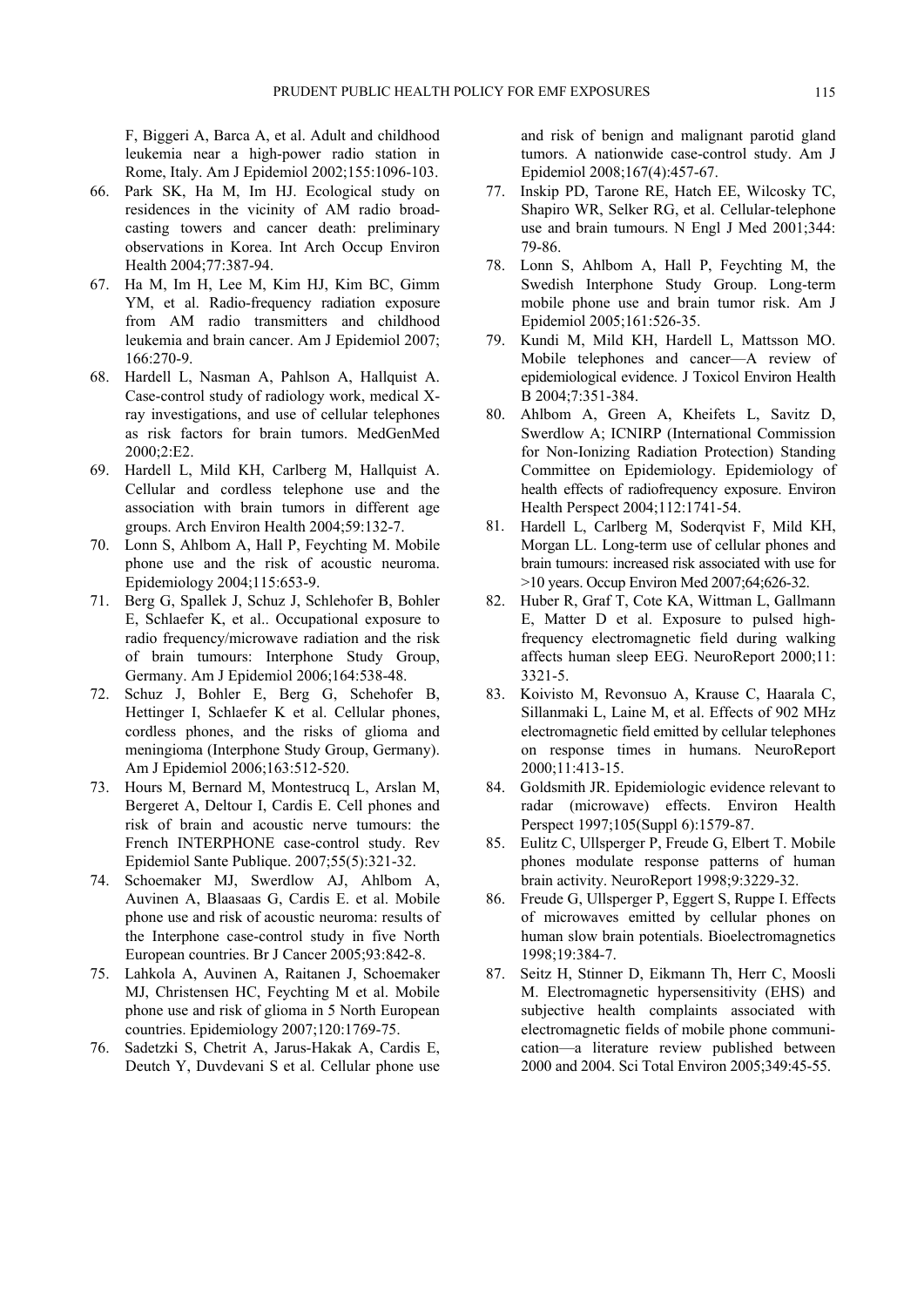- 88. in men attending infertility clinic: an observa-Agarwal A, Deepinder F, Sharma RK, Ranga G, Li J. Effect of cell phone usage on semen analysis tional study. Fertil Steril 2008;89:124-8.
- 89. phone use and semen quality? Arch Androl 2005; Fejes I, Zavaczki Z, Szollosi J, Koloszar S, Daru J, Kovacs L, Pal A. Is there a relation between cell 51:385-93.
- 90. Wdowiak A, Wdowiak L, Wiktor H. Evaluation fertility. Ann Agric Environ Med 2007; 14:169-72. of the effect of using mobile phones on male
- 2008; 2008 May 7. [Epub ahead of print] 91. Divan HA, Kheifets L, Obel C, Olsen J. Prenatal and postnatal exposure to cell phone use and behavioral problems in children. Epidemiology
- 92. McCann J, Kavet R, Rafferty CN. Testing electromagnetic fields for potential carcinogenic activity: A critical review of animal models. Environ Health Perspect 1997;105(Suppl 1):81-103.
- 93. and EMF: Review of the epidemiologic evidence. Kheifets L, Shimkhada R. Childhood Leukemia Bioelectromagnetics 2005;Suppl 7: S51-9.
- 94. Reif JS, Lower KS, Oglivie GK. Residential exposure to magnetic fields and risk of canine lymphona. Am J Epidemiol 1995;141:352-9.
- 95. Repacholi MH, Basten A, Gebski V, Noonan D, Finnie J, Harris AW. Lymphomas in Eµ-Pim1 transgenic mice exposed to pulsed 900 MHz electromagnetic fields. Rad Res 1997;147:631-40.
- 96. Utteridge TD, Gebski V, Finnie JW, Vernon-Roberts B, Kuchel TR. Long term exposure of Emu-Pim1 transgenic mice to 898.4 HHz microwaves does not increase lymphoma incidence. Radiat Res 2002;158:357-64.
- 97. Sanford LG, Brun AE, Sturesson K, Eberhardt J, continuous wave and modulated at 8, 16, 50, and Persson B. Permeability of the blood-brain barrier induced by 915 MHz electromagnetic radiation, 200 Hz. Microsc Res Tech 1994;27:535-42.
- 98. Sanford LG, Brun AE, Eberhardt JL, Malmgren L, Persson BRR. Nerve cell damage in mammalian brain after exposure to microwaves from GSM mobile phones. Environ Health Perspect 2003; 111:881-3.
- 99. Tattersall JEH, Scott IR, Wood SJ, Nettell JJ, Bevir MK, Wang Z et al. Effects of low intensity radiofrequency electromagnetic fields on electrical activity in rat hippocampal slices. Brain Res 2001; 904:43-53.
- 100. Wang B, Lai H. Acute exposure to pulsed 2450- MHz microwaves affects water-maze performance

of rats. Bioelectromagnetics 2000;21:52-6.

- 101. US Supreme Court. Daubert v. Merrell Dow Pharmaceuticals, Inc. 509 US 579, 1993.
- 102. Lichtenstein P, Holm NV, Verkasalo PK, Iliadou A, Finland. N Engl J Med 2000;343: 78-85. Kaprio J, Koskenvuo M, et al. Environmental and heritable factors in the causation of cancer: Analyses of cohorts of twins from Sweden, Denmark and
- 103. Kamel F, Umbach DM, Munsat TL, Shefner JM, Hu H, Sandler DP. Lead exposure and amyotrophic lateral sclerosis. Epidemiology 2002;13: 311-19.
- 104. Shcherbatykh I, Carpenter DO. The role of metals in the etiology of Alzheimer's disease. J Alzheimer's Dis 2007;11:191-205.
- 105. Goedert M, Spillantini MG. A century of Alzheimer's disease. Science 2006;314:777-84.
- 106. Leszczynski D, Joenvaara S, Reivinen J, Kuokka MAPK stress pathway by mobile phone radiation R. Non-thermal activation of the hsp27/p38 in human endothelial cells: Molecular mechanism for cancer- and blood-brain barrier-related effects. Differentiation 2002;70:120-9.
- determine biological effects of mobile phone 107. Leszczinski D, Nylund R, Joevaara S, Reivinen J. Applicability of discovery science approach to radiation. Proteomics 2004; 4:426-31.
- 108. Olivares-Banuelos T, Navarro L, Gonzalez A, Drucker-Colin R. Differentiation of chromaffin cells elicited by ELF MF modifies gene expression pattern. Cell Biol Int 2004;28:273-9.
- 109. Lupke M, Frahm J, Lantow M, Maercker C, indicating the involvement of the alternative Remondini D, Bersani F, et al. Gene expression analysis of ELF-MF exposed human monocytes activation pathway. Biochim Biophys Acta 2006; 1763:402-12.
- 110. Zhao R, Zhang S, Xu Z, Ju L, Lu D, Yao G. exposed to 1800 MHz radiofrequency electromag-Studying gene expression profile of rat neuron netic fields with cDNA microassay. Toxicology 2007;235:167-75.
- 111. Goodman R, Blank M. Insights into electromagnetic interactions and mechanisms. J Cell Physiol 2002; 192:16-22.
- 112. Ivanscits S, Diem E, Jahn O, Rudiger HW. Intermittent extremely low frequency electromagnetic fields cause DNA damage in a dose-dependent way. Int Arch Occup Environ Health 2003;76: 431-36.
- 113. Lai H, Singh NP. Acute low-intensity microwave exposure increases DNA single-strand breaks in rat brain cells. Bioelectromagnetics 1995;16:513-21.